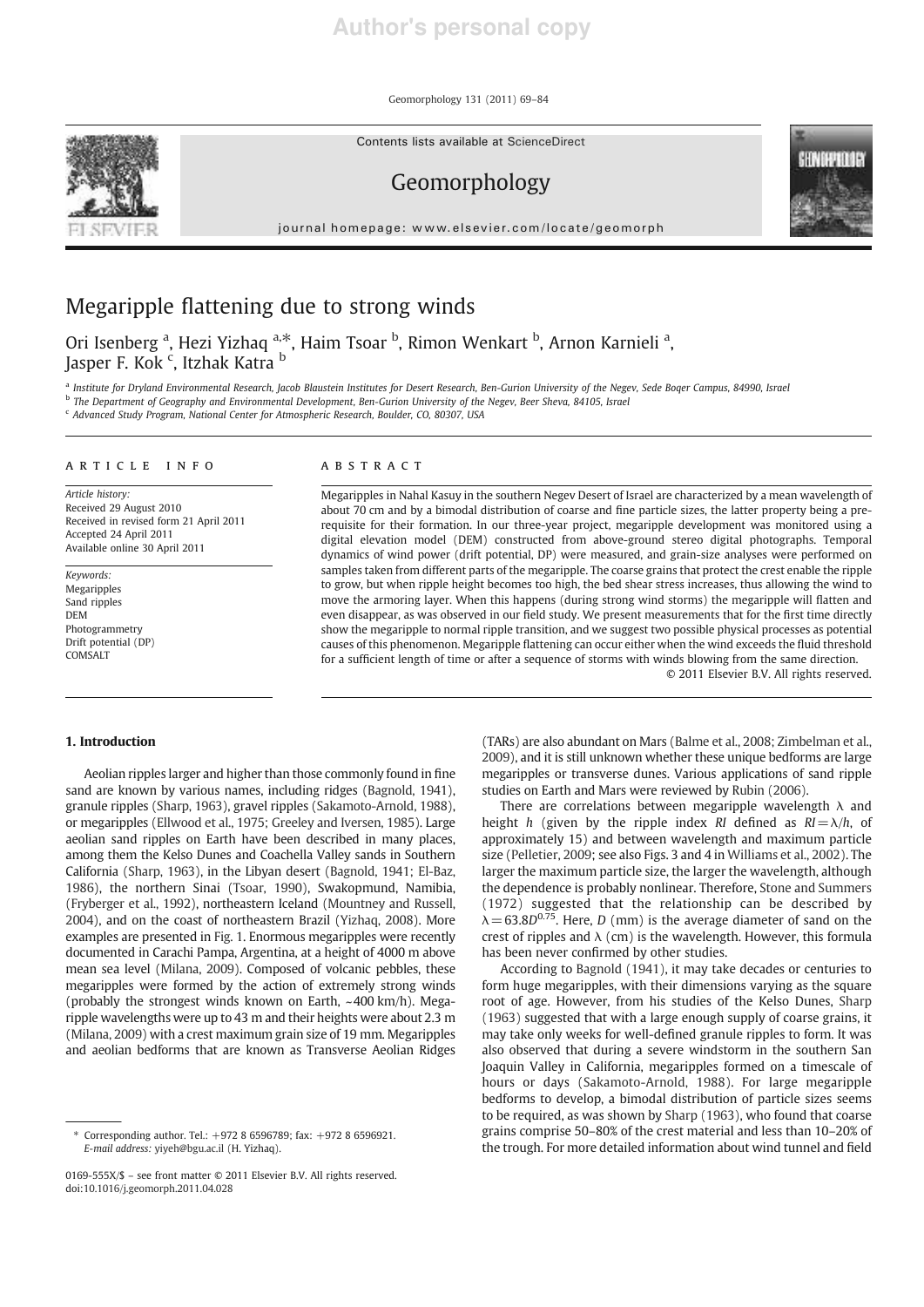

Fig. 1. (a) Aeolian megaripples in Wadi Rum, Jordan. The megaripple mean wavelength was about 2.17 m and the mean height was 20 cm. Normal sand ripples can be seen in the troughs. The arrow indicates the direction of the prevailing wind. (b) Megaripples along the Skeleton Coast, Namibia. The average wavelength was about 2 m and the average height was about 10 cm. (c) Aeolian sand megaripples along the Cearà coast in Northeastern Brazil. The wavelength was more than 3 m (the length of the measuring strip) and the height was about 50 cm. The diameter of the coarse grains that cover the ripple crest was about 3 mm. The average wind velocity during the dry season was 7.75 m/s (Jimenez et al., 1999). Note that normal ripples (arrow) have developed in the troughs between the megaripples. (d) Megaripples in the Sanshan Desert, western Xinjiang, China. The average wavelength was about 1 m (see the scale in the figure).

experiments, we refer the reader to Yizhaq (2008) and to Yizhaq et al. (2009).

Recent studies of megaripples (Milana, 2009; Yizhaq et al., 2009; Zimbelman et al., 2009) have left many questions unanswered regarding their formation. Basically, it is still not known whether megaripples continue to grow indefinitely or whether they reach saturation, and how the interplay between wind and grain size distribution dictates the wavelength. In addition, it is not clear whether the impact mechanism is also responsible for the huge megaripples observed at Puna Plateau in Argentina (MIlana, 2009) or on Mars (Zimbelman et al., 2009). In the current work we study how strong storms can destroy megaripples, and thus, we offer a partial answer to the question about wavelength saturation.

# 2. Material and methods

#### *2.1. Research area*

Our field experiment was carried out on the Nahal (wadi) Kasuy sand dunes in the southern Negev (Fig. 2) that cover an area of 15  $\rm km^2$ (Ginat, 1991). Southwestern storm winds cause the sand to drift into Nahal Kasuy from the Uvda Valley and pile up in the wadi bed (Fig. 2). Annual precipitation in Nahal Kasuy is about 37 mm, and shrubs of *Haloxylon persicum* that sparsely cover the wadi bed constitute the most prominent vegetation.

The megaripple field is located in the middle of the wadi, where coarse grains abound. Mean megaripple wavelength is about 70 cm, with a mean height of about 7 cm ( $RI$  ~ 10). Smaller ripples reflecting the direction of the most recent wind are superimposed on the megaripples. Compared to those in other parts of the world, the Kasuy megaripples are small (Fig. 1), and therefore, they are expected to be more sensitive to the storms that form and modify them and that can even destroy them.

To study megaripple evolution, we flattened three plots and hand mixed the grains to achieve uniform distributions of coarse and fine grains. Plot sizes and flattening dates are given in Table 1 (see Fig. 2c). The fourth (D) and the fifth (E) plots were not flattened but were marked to track the changes of the large and medium size megaripples, and therefore, they can be considered control plots. In this paper we only show results from plot D; for results from the other plots, see Yizhaq et al. (2009).

#### *2.2. Wind-speed measurements*

Measurements of wind speed and direction at a height of 3.3 m were made using two anemometer recorders that were placed at the eastern edge of the megaripple field. The wind speed was used to calculate drift potential (DP) and resultant drift potential (RDP) (Fryberger, 1979). Theoretical and empirical studies have shown that the potential volume of sand transported by the wind per unit time through a 1 m-wide cross-section is proportional to DP (Fryberger, 1979; Bullard 1997). DP is calculated from:

$$
DP = \langle u^2(u - u_t) \rangle, \tag{1}
$$

where  $u$  is the wind speed (in knots; 1 knot  $= 0.514$  m/s) measured at a height of 10 m and the angle brackets denote an average on time; and  $u_t$  is the minimal threshold velocity (12 knots = 6.17 m/s) necessary for the transport of a typical sand grain (with an average diameter of 0.25 mm) (Fryberger, 1979).

RDP is the vector summation of DP from different directions and over the *n* measurements. Mathematically, it can be written as:

$$
RDP = \sqrt{RDP_x^2 + RDP_y^2}
$$

where  $RDP_x = \sum^n$  $\sum_{i=1}^{n}$  DP<sub>i</sub>  $cos\theta_i$ , RDP<sub>y</sub> =  $\sum_{i=1}^{n}$  $\sum_{i=1}$  DP<sub>*i*</sub> sin $\theta_i$ , and  $\theta_i$  is related to the wind direction. The direction of RDP is referred to as the resultant drift direction RDD, which is defined as  $RDD = arctan(RDD<sub>y</sub> / RDD<sub>x</sub>)$ . RDD expresses the net trend of sand drift, namely, the direction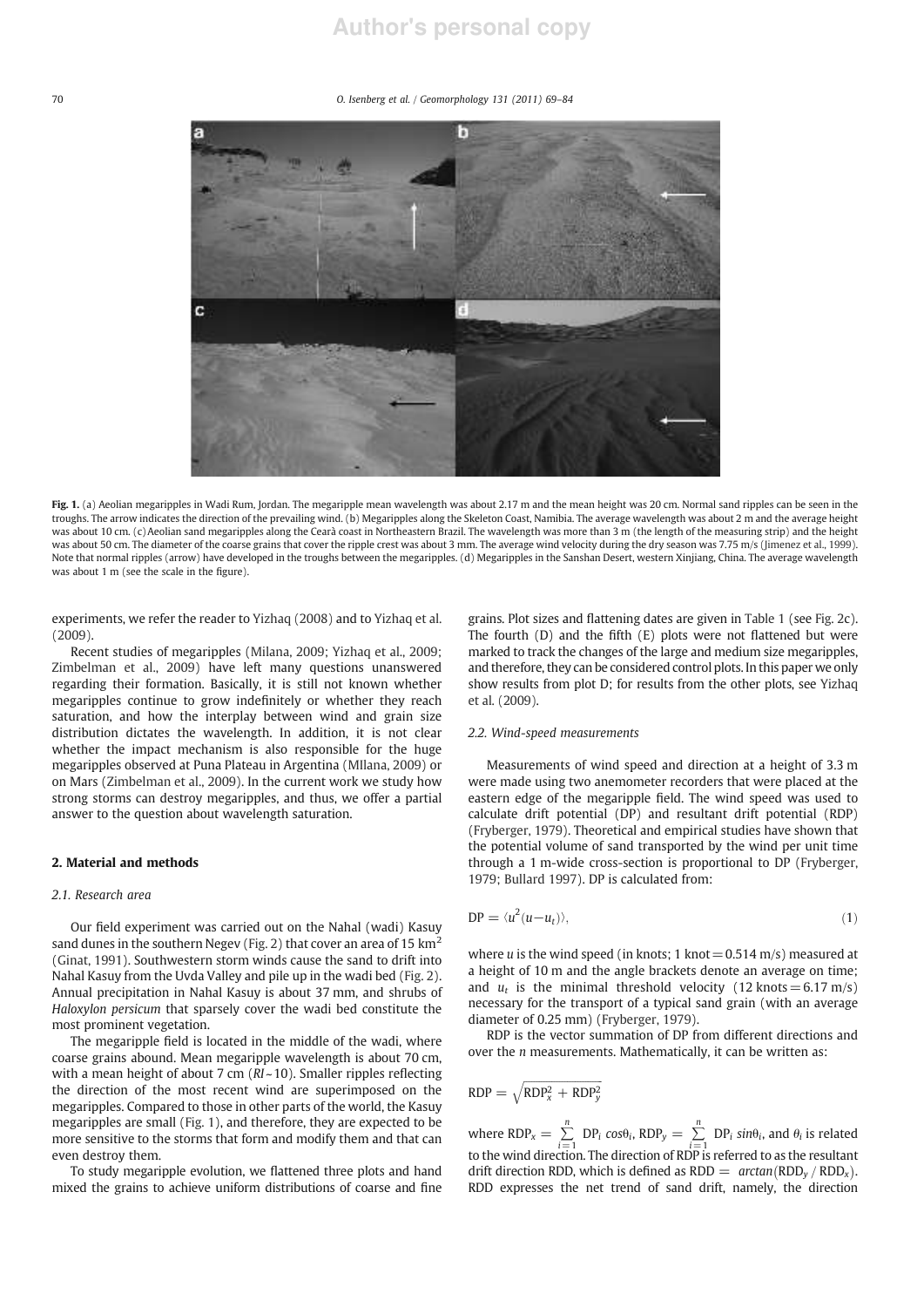*O. Isenberg et al. / Geomorphology 131 (2011) 69*–*84* 71



Fig. 2. (a) The research area (indicated by a black square) is located in the southern Negev, 46 km north of the Gulf of Eilat. (b) An aerial photo of Nahal Kasuy. The megaripples were located in the middle of the wadi (indicated by the white arrow; their location was 29° 59′ 14″ N; 34° 59′ 25″ E, 430 m above mean sea level). (c) Schematic map of the plots at Nahal Kasuy. Plots A, B, and C were artificially flattened and Plots D and E were used to track megaripple spatial dynamics.

Table 1 Plot descriptions.

| Plot | Begin treatment date and characteristics                                                     | <b>Size</b>        |
|------|----------------------------------------------------------------------------------------------|--------------------|
| A    | Flattened in January 2008 and marked with iron rods that<br>indicated Ground Control Points. | $5\times 5$ m      |
| B    | Flattened in January 2007                                                                    | $5.5 \times 5.5$ m |
| C    | Flattened in November 2006                                                                   | $4\times 4$ m      |
| D    | March 2008, large megaripples                                                                | $5\times 5$ m      |
| E    | June 2008, medium megaripples                                                                | $5 \times 3$ m     |
|      |                                                                                              |                    |

in which sand would drift under the influence of winds blowing from various directions. The ratio of RDP to DP (RDP/DP) is an index of the directional variability of the wind (e.g.,  $RDP/DP = 1$  stands for unidirectional wind, and  $RDP/DP = 0$  characterizes multidirectional winds that vectorially cancel each other out). DP is the potential sand drift, but the actual sand drift potential depends further still on the mean grain diameter, the degree of surface roughness, the amount of vegetation cover, and sand moisture.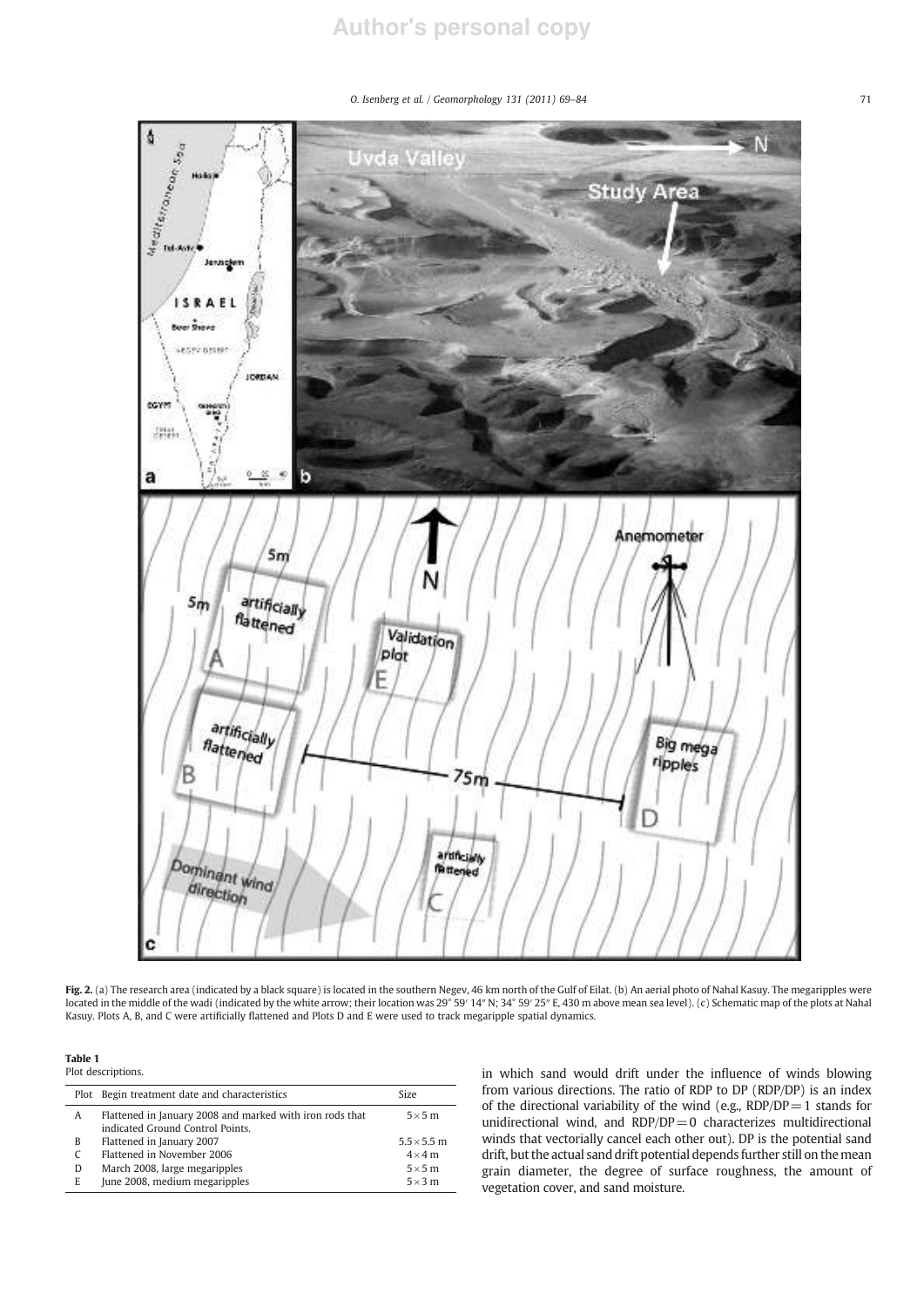To determine DP, the wind speed at a height of 10 m must be calculated, which can be done using the Karman–Prandtl velocity distribution equation (Greeley and Iversen, 1985),

$$
\frac{u}{u_*} = \frac{1}{\kappa} \ln \frac{z}{z_0},\tag{2}
$$

where  $\kappa$  is von Karman's constant (=0.4), *u* is the wind speed at height *z*,  $u^*$  is the shear velocity, and  $z_0$  is the aerodynamic roughness. According to Bagnold (1941),  $z_0 \approx d/30$ , where *d* is the mean grain diameter, assuming well-sorted particles with homogenous, flat surfaces. The value of  $z_0$  also depends on the particle size and spacing (Greeley and Iversen, 1985), and it can be as large as *d*/8. Using wind speed measurements taken at a height of 3.3 m  $(u_{3,3})$  together with Eq. 2 and the estimated value of  $z_0$ , the wind speed at the standard height of 10 m  $(u_{10})$  can be calculated from:

$$
u_{10} = \frac{u_{3,3} \ln(10/z_0)}{\ln(3.3/z_0)}.
$$
\n(3)

To obtain DP, we used  $z_0 = d/25$  with  $d = 0.25$  mm [the standard diameter (Fryberger, 1979)], which is the mean grain diameter typically used for such calculations. For these values, the correction factor  $ln(10/z_0)/ln(3.3/z_0)$  is 1.1. We also compared our results with wind measurements conducted at the meteorological station located at Uvda airport (30N, 34.883E; 3 km west of Nahal Kasuy), and there is good agreement between the two sets of measurements. Note that Eq. 3 is valid only in the absence of saltation.When saltation is occurring, *z*<sup>0</sup> should be replaced by the larger saltation roughness length.

# *2.3. Photogrammetry*

To produce digital photographs, we used red–green–blue (RGB) images from a digital Nikon D80 camera with a Sigma 10–20 mm lens. Processing took place with Erdas Imagine ver. 9.1 and its Leica Photogrammetry Software (LPS) extension. Use of a small focallength lens of 10 mm, which corresponds to a 94.5° field of view, effectively reduced the number of photographs needed to cover the plots. To avoid interfering with plot dynamics, the imaging and the ground control point (GCP) markings had to be made from outside the plot. The camera, which was mounted on a special 5 m-long rail fixed to a tripod on either end, could be moved along the rail by two cords attached to it. We used a remote control cable to operate the camera.

Initially, the GCPs were used for geometrical rectification. In principle, GCPs could be placed outside the plots to derive a digital elevation model (DEM) with photogrammetry. This method was used in Plot A, and involved vertically inserting iron rods 0.6 mm in diameter and 12 cm long into the ground at specific, well-defined points. The rods give the *x*,*y* and *z* (height) coordinates. We decided to use long rods instead of flat GCP panels because of the constantly changing surface levels, which cause the GCP panels to become covered by sand.

To acquire an accurate DEM, however, we found that for our work, the GCPs had to be placed throughout the plots. Briefly, the method that was used in the other plots (B, C, D and E) involved marking the surface with holes using a giant "comb". The 5 m-long comb pinched the surface and left marks on the sand at 15 cm intervals that were used as GCPs. The locations of the holes made by the comb give only the *x* and *y* coordinates, but not the *z* values. We ensured that the comb marks were always in the same locations as the iron rods by placing the comb in the same starting points as marked by the iron pegs. All plots were photographed once every three weeks.

#### *2.3.1. Processing and analysis*

Image analyses were carried out with the LPS Project Manager. To reduce the need for a large number of GCPs for each plot, the LPS Project Manager uses the self-calibrating bundle block adjustment method. With this approach, the internal geometry of each image and the relationship between overlapping images is determined with a small number of GCPs.

The only manual process needed to implement this approach is geometric rectification, after which the program automatically extracts all the data needed for the "Automatic Terrain Extraction" feature embedded in the LPS. The main photogrammetry output we used in this study was the DEM that provided the two most important parameters in ripple measurement, i.e. wavelength and ripple height. Measuring these parameters together with continuous wind measurements enabled us to track temporal topographic changes.

DEM quality depended on many factors. We obtained the best results when images where taken in the late afternoon when contrast was maximized. By selecting the camera's Auto Mode option, aperture and shutter speed were chosen automatically; no significant deviations in color or hue were noticed among the pictures.

Fig. 3 shows typical megaripples at Nahal Kasuy and the DEM profiles of four ripples.

To analyze the average distance movement  $\overline{d}$  that megaripples moved, we used the following method (Levin and Ben-Dor, 2004):

$$
\overline{d} = \frac{1}{n} \sum_{i=1}^{n} d_i \tag{4}
$$

where  $d_i$  is the distance along the normal to two successive crest lines and *n* is their number (see Fig. 4).

The average distance of megaripple drift due to wind and the wind speed measurements allow us to calculate the creep mass flux particles *q<sup>c</sup>* (in kg m/s) using the following formula (Jerolmack et al., 2006; Zimbelman et al., 2009):

$$
q_c = (1 - p)\rho c H / 2 \tag{5}
$$

where *p* is the porosity,  $\rho$  is the particle density (in kg/m<sup>3</sup>), *c* is the ripple migration (in m/s) rate, and *H*(in m) is the ripple height. While using Eq. 5, we assumed that the ripple height remained unchanged.

#### *2.3.2. Validation*

To validate measurement scale correctness, we used a mechanical profiler, based on the principle of a "nail board" that can capture the structures of the ripples measured with the DEM method. This procedure helped us accurately compare the digital and true ripple profiles. Fig. 5 (a and b) shows two profile curves of megaripples in plot E, one done with the profiler and the second with the photogrammetry technique. For validation, we also used a piece of asbestos with a uniform wavy surface (Fig. 5c). In both cases the DEM method gave good results [for more details, see Yizhaq (2008)].

#### *2.4. Grain-size analysis and its importance*

Samples of sand were retrieved from the field study with a tin can (diameter 84 mm, height 35 mm) by pressing the can into the crosssection of the megaripple under study. Samples were obtained from the trough, the windward face, the crest, and the leeward slope and from incipient megaripples ( $\lambda = 0.15$  m). The samples were scooped out of the can with a flat scraper. All samples from Nahal Kasuy were taken on the same day (5th February 2008). We also took ten samples from nearby normal sand ripples to compare with those of the megaripples and 32 samples from two larger megaripples from Wadi Rum in Jordan on 25th July 2008 (see Fig. 1a) from the bottom and the middle of a windward dune slope. It is important to note that all the samples were taken using the same method. Average sample weight was 310 g (with values ranging between 282 and 336 g). Each sample was divided in half by a splitter. Grain-size distribution was obtained using standard sieves suspended on a shaker. The aperture of each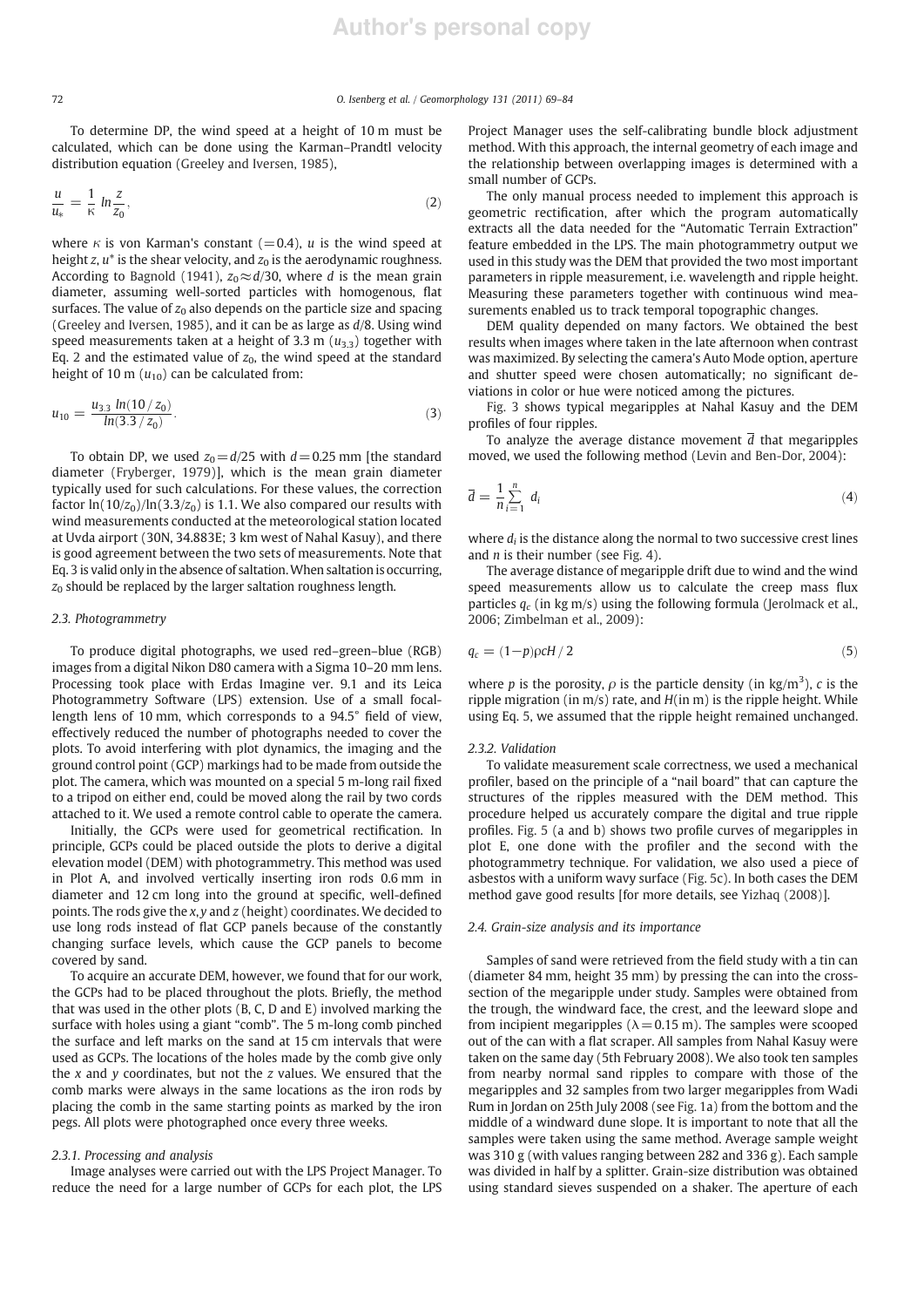

Fig. 3. Typical megaripples at Nahal Kasuy (the square grid is 60 × 60 cm). The inset shows the photogrammetry profile along a cross-section (line AB). The average wavelength was 70 cm and the average height was about 4 cm (the wind direction was from B to A).

sieve was greater by  $1/4 \phi$  than the one above it  $(\phi = -\log_2 d$  where *d* is the grain diameter).

In addition, samples were taken from six saltation traps located near the plots on 23rd March 2008 and again one week later. These latter samples are associated with two strong wind storms that occurred during March 2009. For these samples, particle size

distribution (PSD) analysis was performed by ANALYSETTE 22 MicroTec Plus laser diffraction. The instrument measures particle size over the range of 0.08 to 2000 μm. The preparation of each soil sample included sample splitting for replicate samples by a microsplitter device, sieving to <2000 μm (the upper portion was weighed and recorded), and the removal of distinct organic matter. For the PSD



Fig. 4. Schematic illustration of the method used to analyze average ripple movement between two successive measurement times. For this example, the normal to the crests defined as *d<sup>i</sup>* in Eq. 5 was 20.58 cm.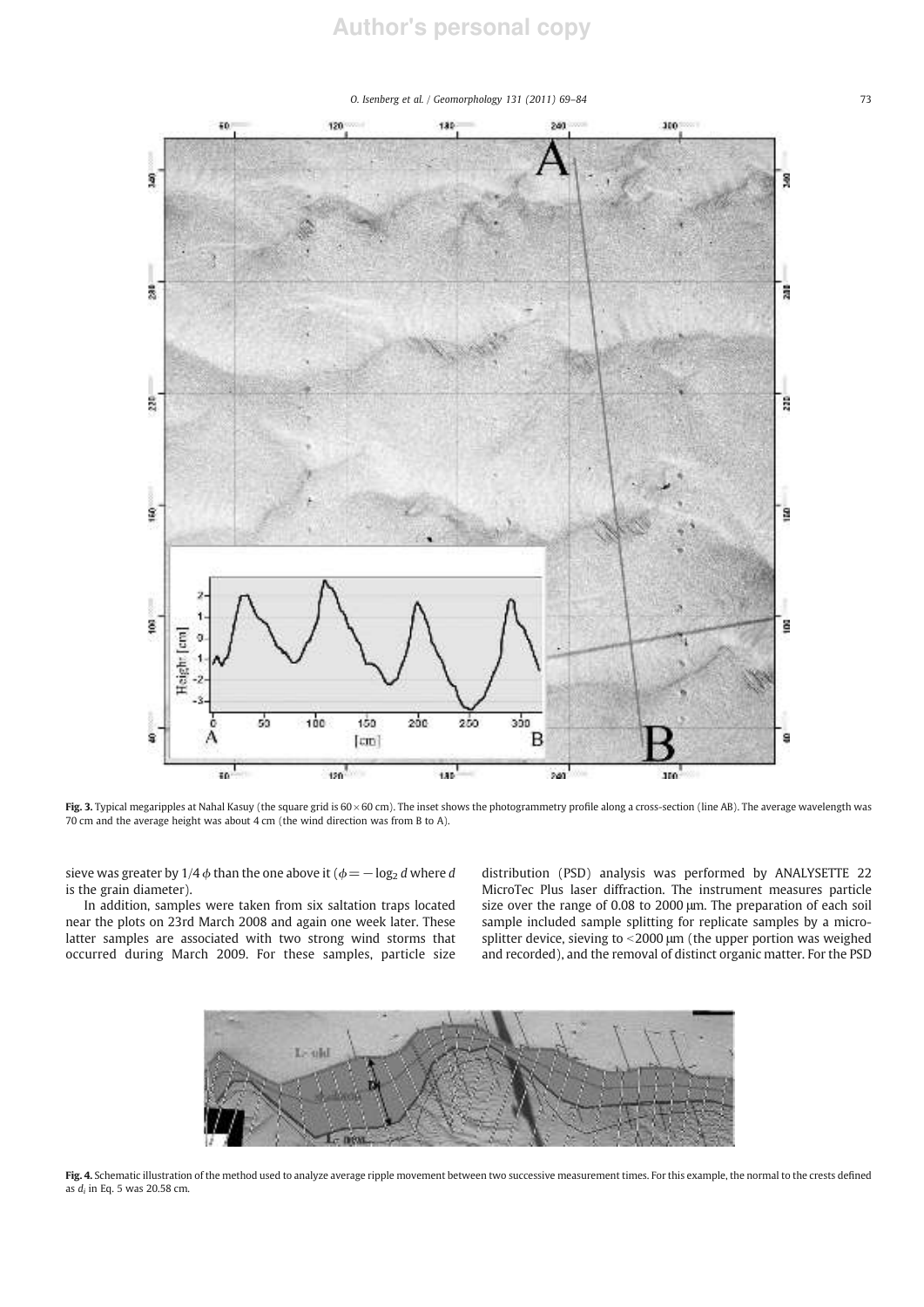74 *O. Isenberg et al. / Geomorphology 131 (2011) 69*–*84*



Fig. 5. (a) The profiler used to measure megaripple profiles in plot E. (b) The measured and DEM profiles are shown together. (The wind direction is from left to right.) The agreement between the two is highly satisfactory (the average error was about 2%). (c) Validation using a piece of asbestos with a wavy surface. Also in this case there was good agreement between the DEM method and direct measurement (the average error was about 1%).

analysis, three replicate samples (4 to 5 g) of each soil sample were dispersed in a Na-hexametaphosphate solution (at 0.5%). The PSD data were calculated using the Fraunhofer diffraction model due to the negligible number of clay-sized particles in the sandy soil.

The grain-size analysis also contributes to the understanding of megaripple formation by enabling an estimation of the threshold velocity needed to dislodge the coarse grains on the dune crest. According to Bagnold (1941), the threshold shear velocity is given by:

$$
u_{*t} = A \sqrt{\frac{\rho_s - \rho}{\rho} gd} \tag{6}
$$

where  $\rho_s$  is the grain density (taken as 2710 kg/m<sup>3</sup>),  $\rho$  is the air density (taken as 1.2 kg/m<sup>3</sup>), g is the acceleration of gravity, and *d* is the grain diameter, with *A* being a coefficient  $(A \approx 0.1)$  that depends on the grain Reynolds number (Pye and Tsoar, 2009). Eq. 6 is not valid for grains smaller than 0.1 mm due to the inter-particle cohesive forces that become important for the smaller grains. Also, *A* is not constant for finer sands (Pye and Tsoar, 2009).

Using Eqs. (2) and (6) gives the threshold velocity  $u_t$  at heightz,

$$
u_t = \frac{1}{\kappa} A \left( \frac{(\rho_s - \rho) g d}{\rho} \right)^{1/2} \ln(z/z_0)
$$
 (7)

According to Shao and Lu (2000) the critical threshold for the initiation of motion for static grains (shear velocity) is given by:

$$
u_{\ast t} = \sqrt{0.0123 \left(sgd + \frac{3 \times 10^{-4}}{\rho d}\right)}
$$
 (8)

where *s* is the ratio between the sediment density and the fluid density. Fig. 7 compares the two equations of Bagnold with the Shao and Lu equation (2000) for threshold wind velocity at the height of 3.3 m using $z_0 = d/25$ . Note that the threshold velocity according to Eq. 8 is always higher than that calculated by the Bagnold equation.

Eqs. 6 and 8 are estimations of the threshold shear velocity as they are only correct for a unimodal distribution of identical grains. This is not the case for the megaripple crest. For mixed size grains, the critical shear velocity may be much smaller for coarse grains on a bed composed primarily of fine particles (Fenton and Abbott, 1977; Raudkivi and Ettema, 1982; Jerolmack et al., 2006), as the coarse grains are more exposed to the wind and because the angle of repose is smaller for a coarse grain resting upon fine grains (Wiberg and Smith, 1987). In addition, we assume that the grain entrainment occurs due to the drag and lift forces of the moving air (a mechanism that works through a fluid threshold). The fluid threshold velocity is the upper limit for grain entrainment because the impact of the saltating grains can drive other grains into saltation when the wind is above an impact-driven threshold which is about 0.82 of the fluid threshold (Anderson and Haff, 1988;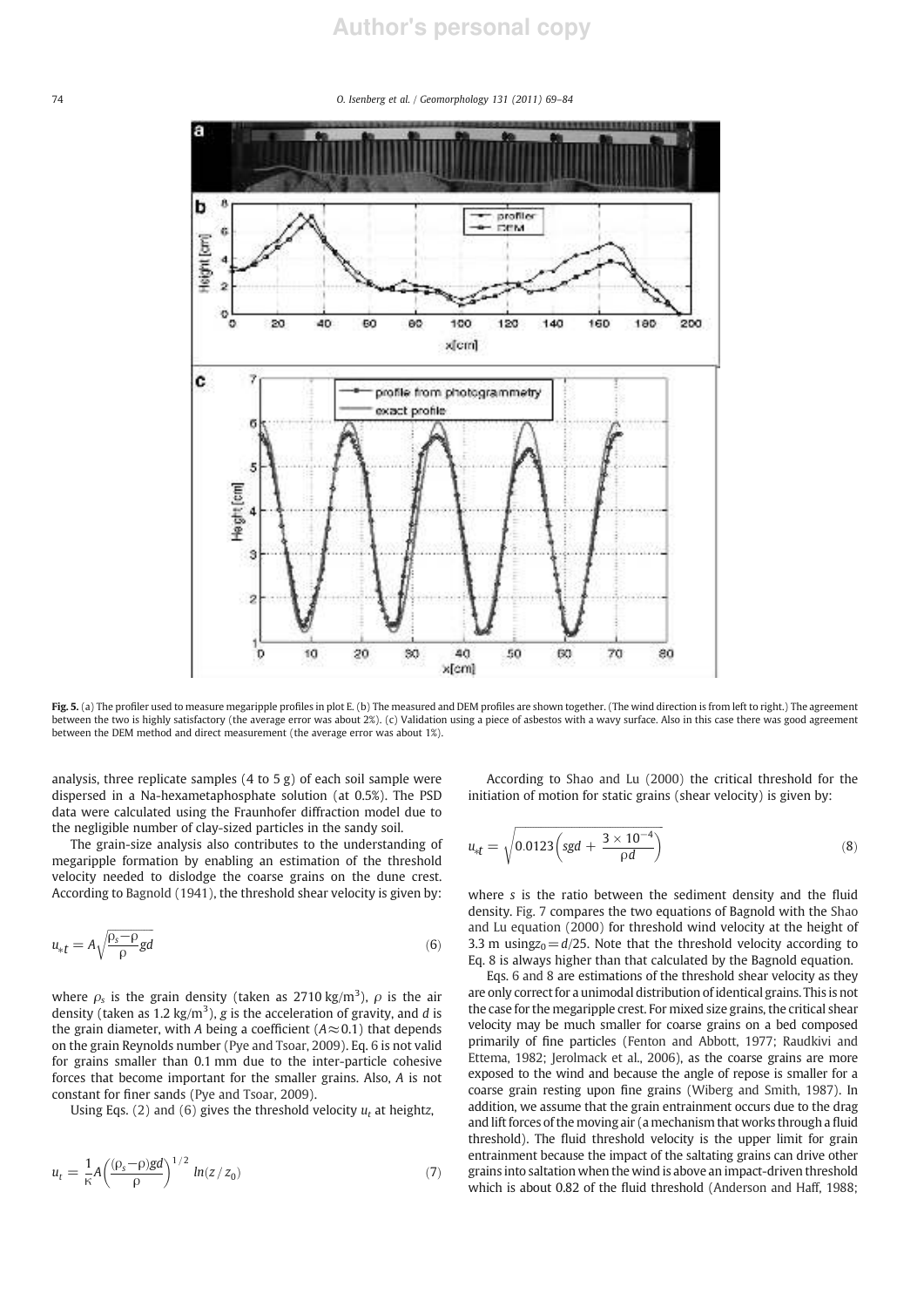

Fig. 6. Threshold velocities at height 3.3 m according to Eqs. 6 and 8 as a function of the grain diameter for different  $z_0$  values. Parameter values:  $A = 0.1$ ,  $\kappa = 0.4$ ,  $\rho_s = 2710 \text{ kg/m}^3$ (calcite),  $\rho$  = 1.2 kg/m<sup>3</sup>, and  $g$  = 9.8 m/s<sup>2</sup> (Defoe and Compton, 1925).

Kok, 2010a, 2010b). Nevertheless, Fig. 6 provides important information about the wind speed necessary for coarse-grain saltation, which can remove the megaripple armoring layer and break it into small ripples, as suggested by Ellwood et al. (1975).

# 3. Results and discussion

#### *3.1. Winds at Nahal Kasuy*

Fig. 7 summarizes wind speed measurements for the years 2007– 2009. The corresponding values for DP in Nahal Kasuy during the research were very low (48.7 v.u. in 2007, 39.6 v.u. in 2008, and 53.2 v.u. in 2009). Compared to DP measurements for the nearby Uvda airport (30′N. 34.883′E), data from 2008 included the lowest recorded value for DP since 1986.



Fig. 8. Recordings of the three strongest storms at Nahal Kasuy during the research (8th May 2008 and 27th February and 23rd March 2009) at 10-min intervals, measured at 3.3 m. The three storms exhibited maximum speeds of approximately 15 m/s, the highest wind speed measured during the study.

The windiest months are January to May, with the prevailing winds coming from the southwest. During the summer and fall the wind is much less intense and there is almost no sand transport in the study area. According to Fryberger's (1979) classification, Nahal Kasuy is a low-wind environment ( $DP < 200$ ), a contributing factor to understanding the following results.

Due to the cubic dependence of DP on the wind speed, storm events dramatically increase sand transport and significantly impact the ripple field. Fig. 8 shows the three most significant windstorms that occurred during our research. For all three storm events, measurements made at a height of 3.3 m revealed that the winds were westerly and had a maximum velocity of 15 m/s. Moreover, consistent with the general pattern in Israel, the highest wind speeds during the storms occurred in the afternoon and evening (Goldreich, 1998) and showed typical diurnal variation (Manwell et al., 2009).



Fig. 7. Summary of wind speed measurements at Nahal Kasuy for the years 2007–2009 based on 10-min intervals. (a) Drift Potential (DP) per month in annual values. (b) Resultant drift potential (RDP). (c) Ratio RDP/DP that expresses the variability in the wind direction. (d) Direction of the resultant drift potential (RDD).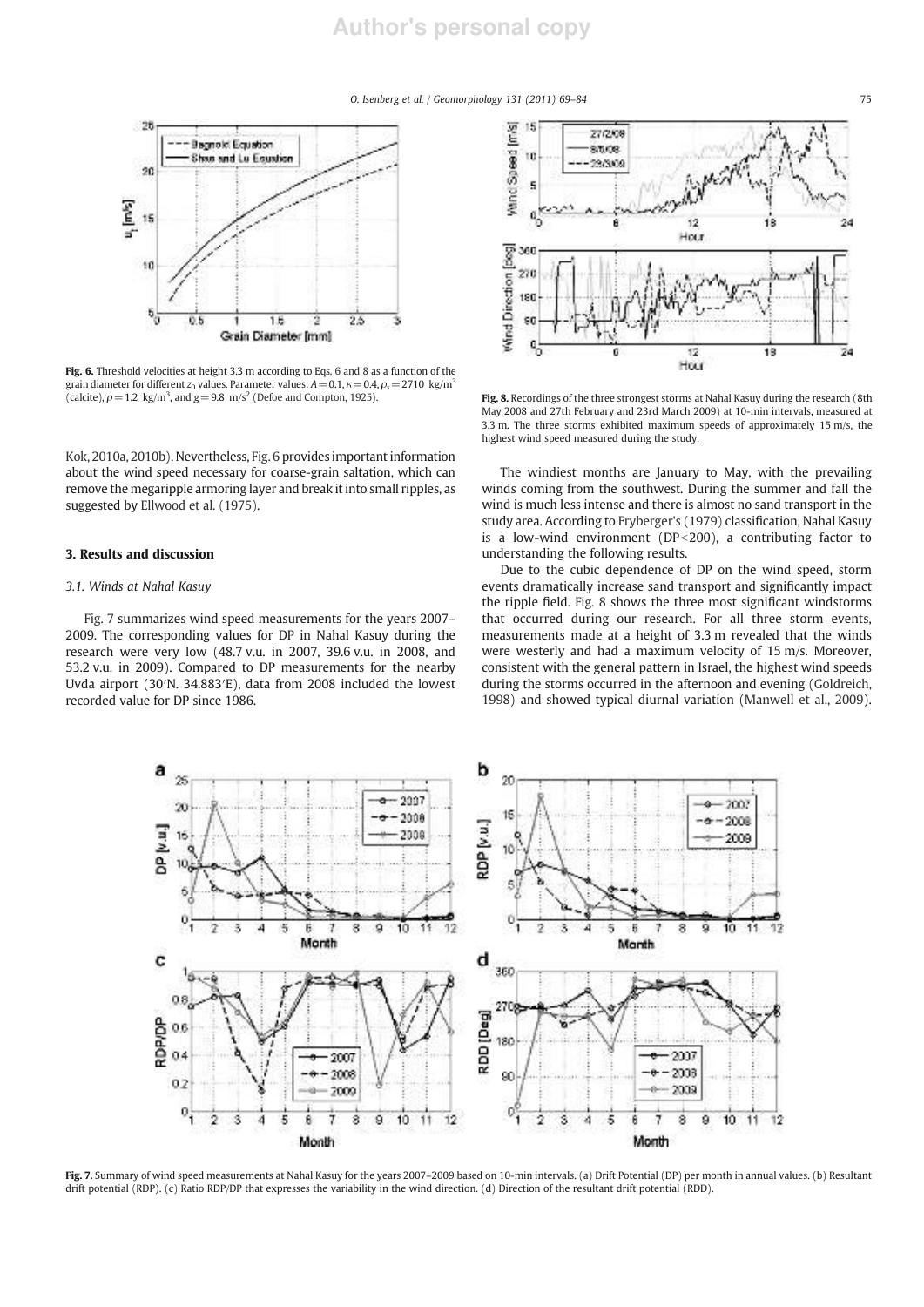Daily variations in solar radiation are responsible for diurnal wind variations in temperate latitudes over relatively flat land areas.

We used wind speed data from the years 2008–2009 (time resolution of 10 min) to extract an approximation to the Weibull distribution (Manwell et al., 2009) defined as:

$$
p(U) = \left(\frac{k}{c}\right) \left(\frac{U}{c}\right)^{k-1} \exp\left[-\left(\frac{U}{c}\right)^k\right] \tag{9}
$$

where *U* is the wind speed (we used the wind measurements at 3.3 m), *k* is the shape factor, and *c* is the scale factor. Both of the latter two parameters are functions of average wind speed  $(\bar{U})$  and standard deviation  $(\sigma_U)$  that can be approximated by (Manwell et al., 2009):

$$
k = \left(\frac{\sigma_U}{U}\right)^{-1.086}
$$
  

$$
c = \overline{U}(0.568 + 0.433/k)^{-1/k}
$$
 (10)

Based on our data set,  $\bar{U} = 2.56$  m/s,  $\sigma_U = 1.86$  m/s,  $k = 1.42$ , and  $c = 2.82$ . Fig. 9 shows the wind distribution density function and its Weibull distribution. Solving the cumulative distribution function (Manwell et al., 2009), which represents the probability that the wind speed is less than or equal to a given wind speed, given by:

$$
F(U) = 1 - \exp\left[-\left(\frac{U}{c}\right)^k\right] \tag{11}
$$

showed that with a probability of 99.9%, the wind speed in Nahal Kasuy was less than or equal to 11 m/s, which is less than the threshold velocity for coarse particles located on the ripple crest. This result has important implications for megaripple morphodynamics, as we show in Section 3.3.

#### *3.2. Grain-size analysis*

In a previous work (Yizhaq et al., 2009) we presented the results of grain-size analysis in detail. In the current study, we compared the megaripples of Nahal Kasuy and Wadi Rum (southern Jordan), taking samples only from the crests. Fig. 10 and Table 2 present the main characteristics of megaripples, sampled along the profile, in Nahal Kasuy and in Wadi Rum.

The sorting (standard deviation) column in Table 2 refers to the range of grain size. Better sorted sediments have lower  $\sigma_{\phi}$  values. Samples were taken from depths of up to 35 mm, and the grain size range was largest at the megaripple crest, the upper layer of which exhibited the coarsest grains while finer particles lay underneath, both in Nahal Kasuy and in Wadi Rum. Normal ripple samples, in contrast, were well sorted and showed a unimodal distribution. These results support Walker's (1981) conclusion that ripple wavelength also depends on sorting and can increase as sorting deteriorates, i.e., the difference between the coarsest and finer particles increases.

Skewness  $(Sk_{\phi})$  is one of the more sensitive parameters for sediment characterization. Positive *Sk*<sup>*b*</sup> values indicate that the distribution has a more pronounced tail of fine material compared with a log-normal distribution. Conversely, negative *Sk*<sup>ϕ</sup> values indicate a tail of coarser particles or a deficiency of fine particles compared with log-normal distribution (Pye and Tsoar, 2009).

According to Table 1 and the classification by Blott and Pye (2001), the samples taken from the normal ripples are very finely skewed, the samples taken from the megaripples are finely skewed, and those from the incipient megaripples and from Wadi Rum are symmetrical.

Kurtosis measures the 'peakedness' of the distribution. Frequency distributions that are flatter than a normal probability curve are referred to as platykurtic and strongly peaked curves are described as leptokurtic (Pye and Tsoar, 2009). Normal ripple samples show the most pronounced 'peakedness', whereas the samples from the megaripples are platykurtic and even mesokurtic, i.e., their frequency curves are flatter than the normal distribution.

Fig. 10 shows the grain size distributions across the ripple profile for megaripples at Nahal Kasuy and Wadi Rum. The grain diameter relating to the local maximum in the distribution curve is the mode. In Nahal Kasuy, the coarser mode at the crest was *d*= 780 μm, whereas the finer mode of the trough sample was *d*= 115.5 μm. The overall distribution between the small megaripples at Nahal Kasuy and large megaripples at Wadi Rum was the same, but there was a significant shift to the coarser grains at the latter (the shift was observed for both coarse and the fine modes). The coarse mode for the crest sample at Wadi Rum was  $d = 1850$  μm while the fine mode was  $d = 375.5$  μm. This shift to coarser grains was also evident in other parts of the crosssection, on both windward and leeward slopes. These results indicate that the larger the coarse particles that cover the crest, the larger the megaripple wavelength—a finding that is in agreement with former studies (Stone and Summers, 1972; Williams et al., 2002).



Fig. 9. Wind probability density function for the years 2008–2009 and the Weibull approximation according to Eqs. 8 and 9. The average wind speed for this period was a relatively low 2.56 m/s and was measured at a height of 3.3 m.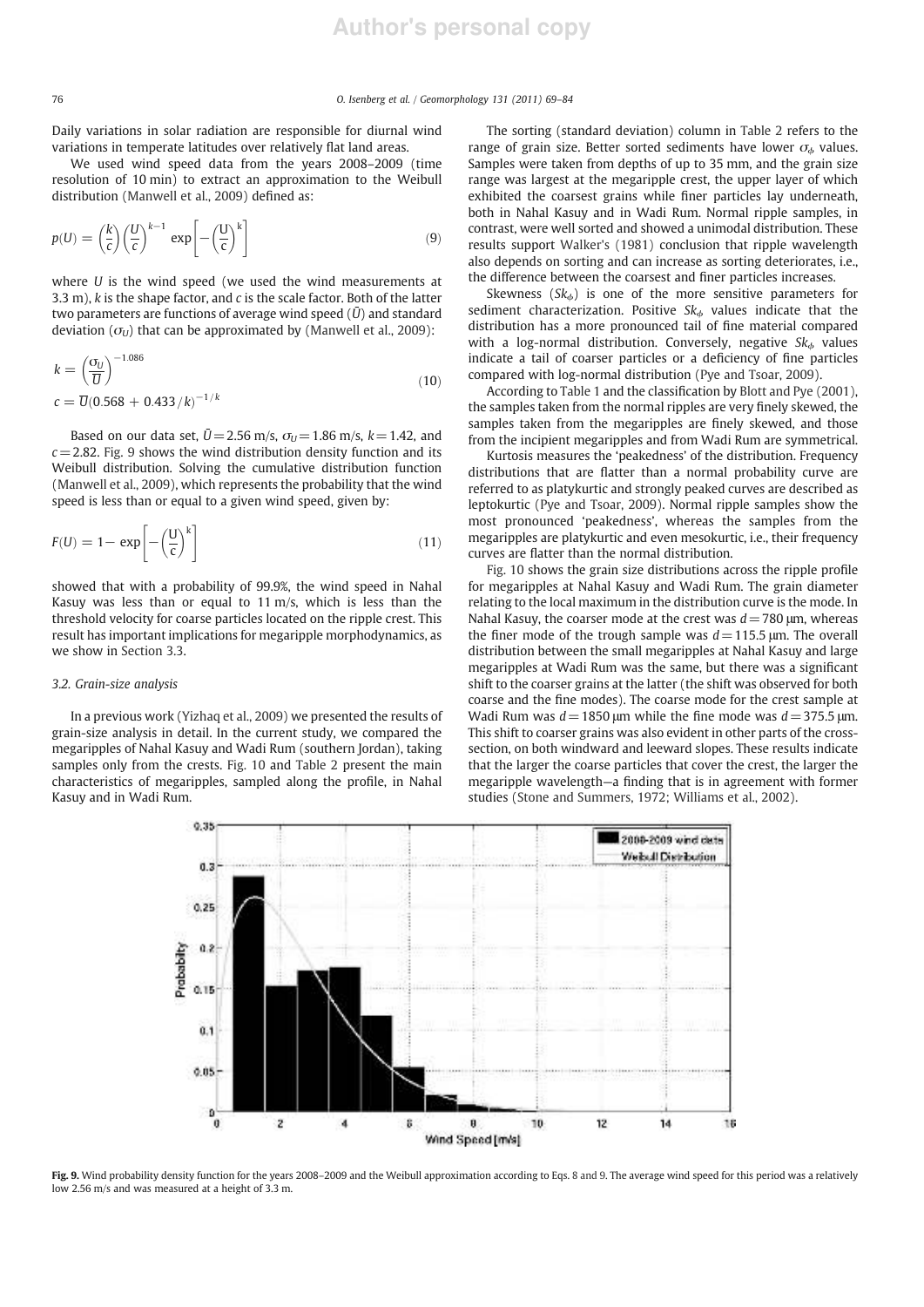

Fig. 10. Average grain size distributions of samples taken from megaripple windward faces, crests, leeward slopes, and troughs in Nahal Kasuy and in Wadi Rum. In Nahal Kasuy, the coarser mode at the crest was  $d = 780 \text{ µm}$  whereas the finer mode from the trough sample was  $d = 115.5 \text{ µm}$ . The gray and the black curves show the grain size distributions of samples taken from megaripples in Wadi Rum in southern Jordan. The average wavelength of these megaripples was 2.17 m, considerably larger than the Nahal Kasuy megaripples.

The grain size analysis of the samples taken from six saltation traps is shown in Fig. 11 and in Table 3. The median of the samples ranges from 135 to 207 μm, which is close to fine particle dimensions. Samples T-2 and T-4 comprised 36.8% and 25.5% particles, respectively, with grain diameters larger than 250 μm, whereas this percentage was smallest for T-6 (4.84%). Generally, although most of the grains moving in saltation are fine, a small fraction comprises coarse particles. We used these results in the following section to elucidate the mechanism by which coarse particles can be dislodged from megaripple crests.

#### *3.3. Morphodynamics of megaripples in Plot D during storms*

#### *3.3.1. Megaripple dynamics under storm events*

Three strong storms were recorded during our study (Fig. 8). Although each windstorm effected change on the landscape, the most dramatic change occurred in Plot D after the 27th February 2009 storm (Fig. 12), when exceptionally strong winds caused the

megaripples to be broken down into normal ripples. Addressing megaripple dynamics, Bagnold (1941) predicted that megaripples will disappear and regular ripples will be formed when the coarse grains in the crest begin to saltate. This is probably what happened in Plot D. According to the rough estimation of the threshold velocity via Eq. 8, which is shown in Fig. 6 and is only applicable in the absence of saltation of fine particles, wind speeds above 15 m/s can drive the coarse grains (average diameter *d*= 780 μm and about 5% 1-mm grains) into saltation. We prefer to use Eq. 8 instead of Bagnold's formula (Eq. 7) as it seems to be more accurate and it has been used more frequently in recent studies (Jerolmack et al., 2006). The first storm of 27th February broke the crests into smaller segments and the second storm of 23rd March continued that trend, further breaking the megaripples down into normal ripples. Another important factor that contributed to the progressive disappearance of the megaripples is the fact that the two storms came from the same direction (west), making their effects cumulative. In contrast, we observed that when the wind's direction changes between storm events, the result will be

#### Table 2

The average  $φ$  ( $φ = log<sub>2</sub>$  *D*, where *D* is the grain diameter in mm) moments of megaripples at Nahal Kasuy (megaripples in Plot D, incipient megaripples, and normal ripples sampled on 5th February 2008), median (D<sub>50</sub>), and the sample type as calculated and classified by GRADISTAT (Blott and Pye, 2001). The last table row shows the moments for the crest samples taken from two large megaripples at Wadi Rum in southern Jordan, 25th July 2008.

| Sampling location                                                | $(\overline{x}_{\varphi})$ | $\sigma_{\phi}$        | $Sk_{ab}$          | Kg <sub>d</sub>  | Median            | Sample type              |  |
|------------------------------------------------------------------|----------------------------|------------------------|--------------------|------------------|-------------------|--------------------------|--|
|                                                                  | Mean                       | Sorting                | Skewness           | Kurtosis         | $-D_{50}$<br>(µm) |                          |  |
| Nahal Kasuy megaripples crest ( $\lambda \sim 70$ cm)            | 1.51                       | 1.30                   | 0.46               | 3.07             | 368.8             | Trimodal, poorly sorted  |  |
|                                                                  |                            | Poorly sorted          | Finely skewed      | Mesokurtic       |                   |                          |  |
| Incipient megaripples ( $\lambda \sim 15$ cm)                    | 1.91                       | 1.08                   | 0.01               | 0.66             | 284.6             | Polymodal, poorly sorted |  |
|                                                                  |                            | Poorly sorted          | Symmetrical        | Very platykurtic |                   |                          |  |
| Normal ripples ( $\lambda \sim 8$ cm)                            | 2.65                       | 0.55                   | 1.60               | 17.90            | 157.9             | Unimodal, well sorted    |  |
|                                                                  |                            | Moderately well sorted | Very finely skewed | Very leptokurtic |                   |                          |  |
| Wadi Rum megaripples, crest ( $\lambda \sim 217$ cm) Dune plinth | 0.37                       | 1.25                   | 0.29               | 1.64             | 866.5             | Bimodal, poorly sorted   |  |
|                                                                  |                            | Poorly sorted          | Symmetrical        | Platykurtic      |                   |                          |  |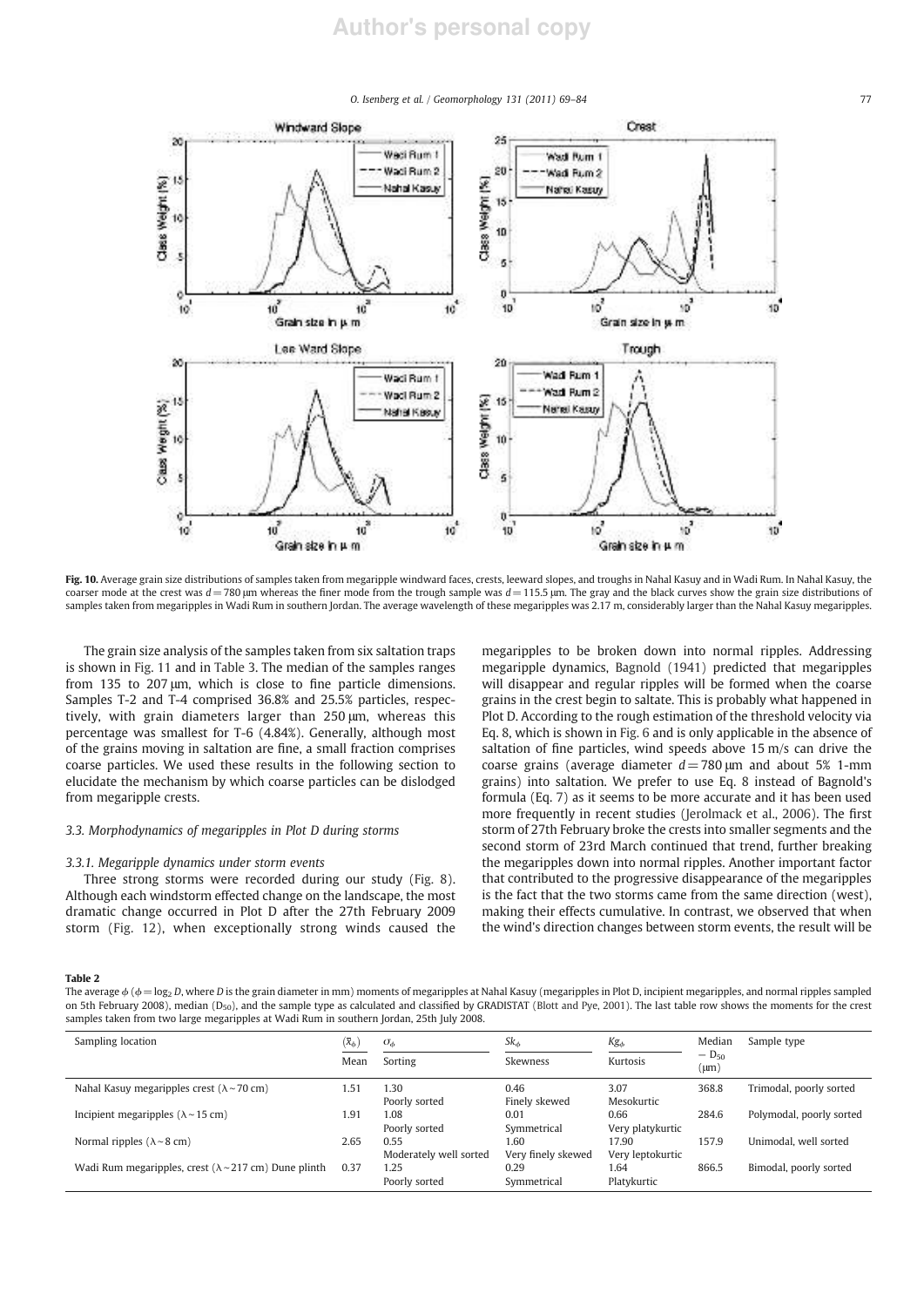

Fig. 11. Grain size distributions of sand from saltation traps during the unusually windy March of 2009. (a) Sand collected by traps, 8th–23rd March 2009. (b) Sand collected by traps, March 2009.

a complex pattern of megaripples (each with a broken crest-line) with smaller ripples extending in different directions between them. Wind statistics for the period that coincides with our visits between 20/2 and 31/3/09 are shown in Table 4. It is important to note that this period was the windiest during our three-year study, and therefore, its results show the largest creep mass of coarse particles (see calculation in Section 3.3.2).

The assumption that megaripples were broken down due to coarse grain saltation is supported by grain-size analyses of samples taken from Plot D (from ripple crests) before and after the storms (Fig. 13). The typical bimodal distribution of grain-sizes in megaripple crests was replaced after the storm by a unimodal distribution, like that which characterizes normal ripples.

Fig. 14 shows the progressive megaripple disappearance in Plot D from a different perspective. The effects of the 27th February storm are clearly shown in Fig. 15, where the average distance that each crest drifted downwind is indicated. These distances are proportional to DP for the period between the two successive visits.

Identical behavior was observed after the storm of 8th May 2008 (Fig. 16), but in that case the megaripples remained in the plot. The megaripples drifted smaller average distances downwind, their sinuosity was increased, and one megaripple was broken in half. Since only weak winds ( $DP = 0.7$ ) were detected during the period

Table 3 Grain size results of the saltation traps during March 2009.

| Trap  | Period        | Location | Mean diameter [µm] | Mode $[µm]$ | Median [µm] |
|-------|---------------|----------|--------------------|-------------|-------------|
| $T-1$ | 8-23.3.09     | Plot B   | 180.07             | 211.35      | 166.53      |
| $T-2$ | $8 - 23.3.09$ | Plot B   | 222.74             | 218.33      | 207.29      |
| $T-3$ | 8-23.3.09     | Plot C   | 185.78             | 218.33      | 176.03      |
| $T-4$ | 23-31.3.09    | Plot C   | 203.78             | 162.98      | 178.69      |
| $T-5$ | 23-31.3.09    | Plot C   | 185.42             | 168.37      | 168.96      |
| T-6   | 23-31.3.09    | Plot C   | 139.40             | 157.77      | 135.80      |

immediately after 8th May, the megaripples remained virtually unchanged. Thus, one short storm event is not sufficient to destroy the megaripples, but instead, the cumulative force of several storms is needed. During the first stage of megaripple breakdown, the megaripples will become more sinuous wavier, after which the crests will undergo segmentation due to the presence of different drift velocities along the crest. In the final stage, strong winds continue to drive the coarse grains that protect the crests into saltation, and the megaripples slowly disappear, eventually being replaced by normal ripples. Over time, the newly formed normal ripples will probably develop again into megaripples as the smaller, normal ripples coalesce. The first stage of this process in Plot D is shown in Fig. 17.

Almost the same sequence of events observed in Plot D as a result of the two storms of 27th February and 23rd March 2009 also occurred in Plot B. The first storm broke the megaripples down into smaller segments, and the second storm almost destroyed all the megaripples in the plot, although the final effect was less dramatic than that observed in Plot D. The heightened sensitivity of the megaripples in Plot D to storms may have been because they were the highest in the field study, and thus, the coarse grains at their crests were exposed to higher wind shear stress, which may be able to directly lift the coarse particles (see discussion in Section 3.3.3). Indeed, on smaller megaripples, the wind shear stress was insufficient to bring the coarse grains into saltation, indicating that the smaller ripples may even grow during a storm event. According to Jackson and Hunt's model of flow over low hills (Jackson and Hunt, 1975), the bed shear stress is larger near the crest and becomes larger as the bedforms become higher (Pelletier, 2009). The interaction between flow, megaripple topography, and grain size at the crest controls ripple height.

We can obtain a rough estimation of the increase in the wind shear stress by using an approximation for the roughness length *z<sup>e</sup>* over a surface covered with megaripples and under saltation (Pelletier, 2009). The velocity profile above the surface comprises two different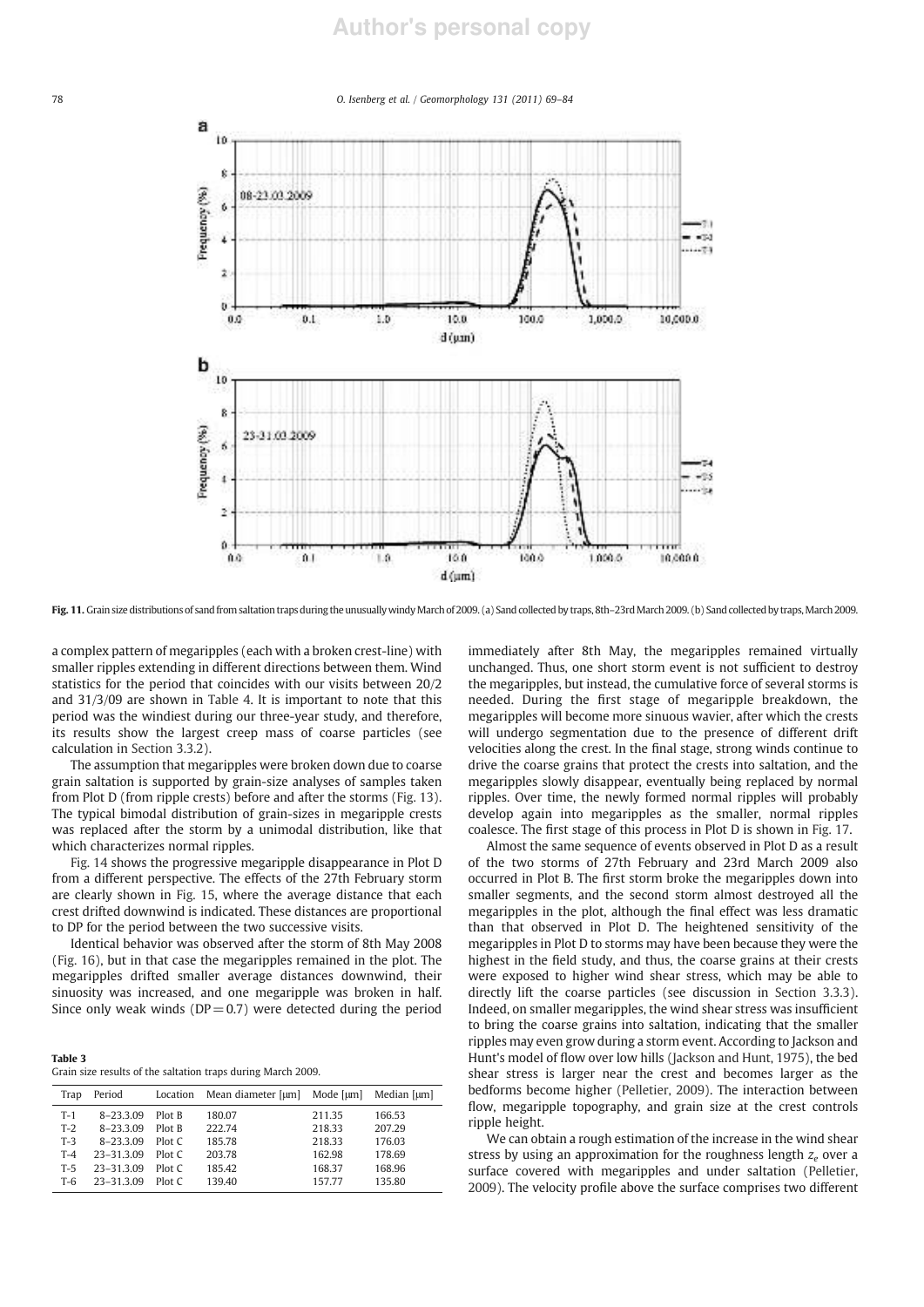

Fig. 12. Megaripple morphodynamics in plot D, February and March 2009. Due to the unusually large storms that occurred on 27th February and 23rd March, the megaripples were broken down into normal ripples. The colors correspond to the megaripple crests on successive visits (green — 27th January; red — 20th February; blue — 8th March). The prevailing wind direction was left to right and the grid was1 $\times$ 1 m.

dominant scales of roughness—one characterizes flow very close to the bed in the saltation layer and the other characterizes flow at a larger spatial scale over a rippled surface.

On a flat surface with active saltation,  $z_0$  is a function of both the grain diameter and the excess shear velocity and is given by (Sherman, 1992):

$$
z_0 = \frac{D}{15} + C_m \frac{(u_* - u_{*t})^2}{g} \tag{12}
$$

#### Table 4

Wind data from Nahal Kasuy for the period 20/2–31/3/09. DP is the potential drift potential; RDP is resultant drift potential; RDD is RDP direction; RDP/DP is the wind directionality and *t* is the time (in percent) that the wind is above the fluid threshold for sand transport (taken as 6 m/s).

| Period              | DР    | <b>RDP</b> | RDD. | RDP/DP | tl%l |
|---------------------|-------|------------|------|--------|------|
| $21/2 - 8/3 - 2009$ | 12.99 | 10.85      | 251  | 0.83   | 18.2 |
| $9/3 - 23/3 - 2009$ | 5.16  | 4.0        | 257  | 0.78   | 6.3  |
| 24/3-31/3-2009      | 1.83  | 1.74       | 252  | 0.95   | 1.0  |



Fig. 13. Grain size analyses of crest samples taken before the storms (05.06.08), after the first storm (23rd March 2009) and after the second storm (31st March 2009). The typical bimodal distribution of megaripples changed to a unimodal distribution of normal ripples.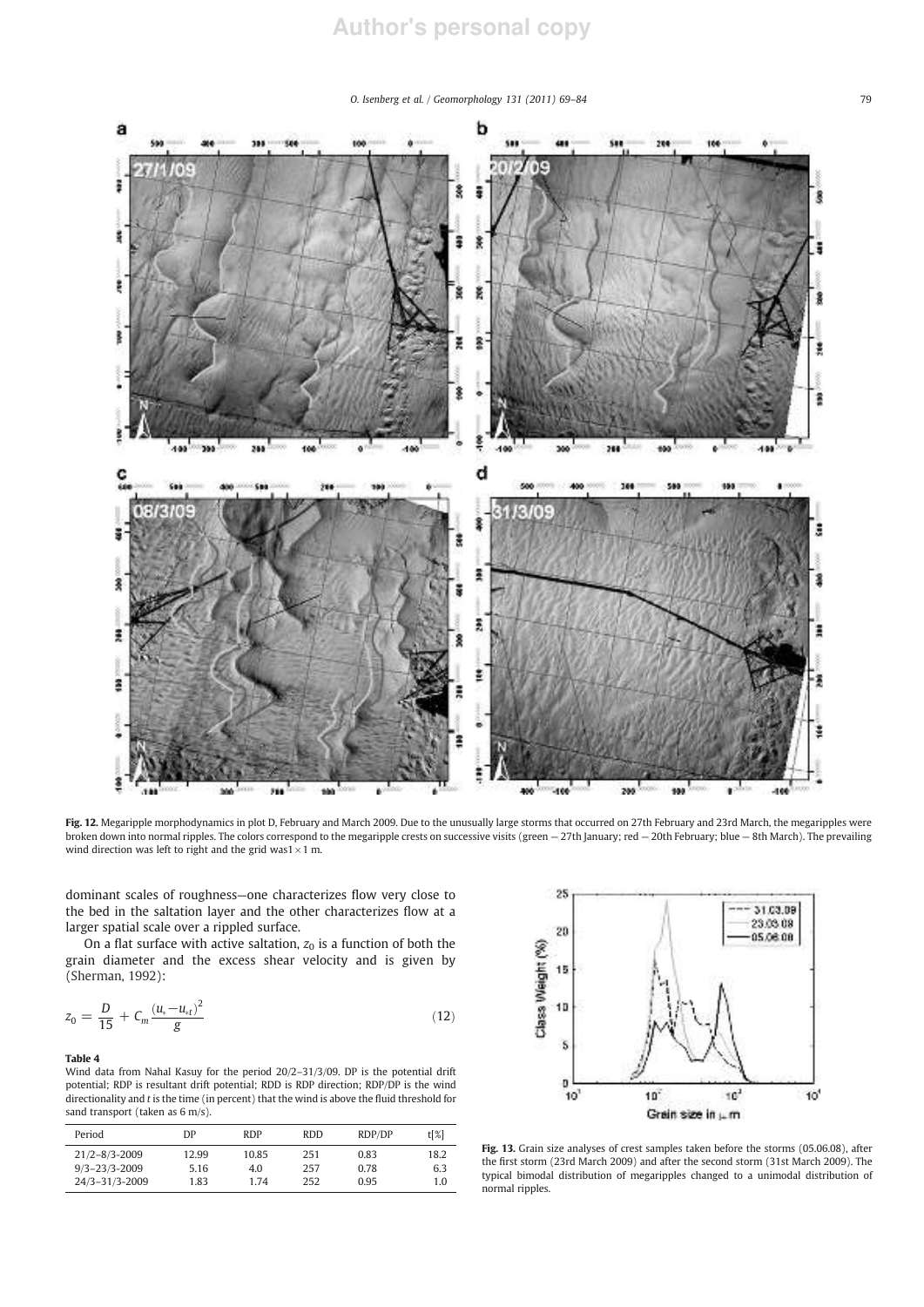20/02/0 8003408 31/03/09 × š E

Fig. 14. Snapshots of plot D during the period between 20th February and 31st August 2009. The colors correspond to the crest-lines on successive visits (red  $-$  27th January; blue — 20th February; green — 8th March). The large megaripples in this plot were destroyed by the strong storms, and new, small ripples took their place.

80 *O. Isenberg et al. / Geomorphology 131 (2011) 69*–*84*

where  $C_m = 0.136$  is an empirical constant,  $u_*$  is the shear velocity (assuming  $u_* > u_{*t}$ ), and  $u_{*t}$ , given by Eq. 8, is 0.264 m/s for particles with  $D = 0.2$  mm. Using  $u_* = 0.5$  (which is close to the value of  $u_*$ during the storms) gives  $z_0$  = 0.76 mm. The effective roughness length over a rippled surface *z<sup>e</sup>* can be approximated by (Pelletier, 2009):

$$
z_e = z_0 \exp\left[\frac{1}{2} \left(\delta \ln\left(\frac{L}{z_0}\right)\right)^2\right] \tag{13}
$$

where *L* is the half-length of the ripples at the half-length position (which is  $\lambda/2$ ) and  $\delta$  is the maximum slope of the ripples, which can be approximated by  $h/L$  where *h* is ripple height. Using  $h = 7$  cm and  $\lambda$  = 70 cm gives  $\delta$  = 0.2, which is a realistic slope for the megaripples at Nahal Kasuy  $(z_e = 1.6 \text{ mm})$ . Based on Jackson and Hunt's model (1975), variation in bed shear stress scales according to  $log_{10} (L/z_e)$ (see Fig. 3 in Pelletier, 2009). Using  $log_{10} (L/z_e) = 2.34$  shows that the bed shear stress near the crest will increase by approximately 80%. It is important to note that this estimation is very sensitive to the maximum bed slope  $\delta$  (Pelletier, 2009). Taking, for example,  $\delta = 0.3$ gives  $log_{10} (L/z_e) = 1.93$ , which shows that the bed shear stress near the crest will increase by approximately 40%.

### *3.3.2. Creep mass* fl*ux*

We used Eq. 5 to calculate the creep mass flux of the one large megaripple in Plot D (the second megaripple from the left in Fig. 16). Table 5 shows ripple migration rates during different periods. We used  $p = 0.35$ ,  $\rho = 2710 \text{ kg/m}^3$ , and  $H = 5 \text{ cm}$  for the calculation. The computed creep mass flux is induced by the saltation flux that is proportional to the sand drift potential (Fryberger, 1979). Since the crest moved in the direction of RDP, we assume that  $q_c$  will be proportional to RDP as indicated by the results in Table 5. This computed creep flux is the time averaged during the period of measurement. If we want to compute the creep flux during the period the wind was above the saltation threshold, we need to take into account that *t* is the fraction of time the wind was above the fluid threshold and also that RDP/DP is the wind directionality, because only the flux in the direction of the resultant drift potential contributed to megaripple movement. For example, for the period between 20th February and 8th March 2009,  $t = 0.182$ and RDP/DP = 0.83. Using these corrections gives  $q_c$  = 6.23 × 10<sup>-5</sup> kg m<sup>-1</sup> s<sup>-1</sup>.  $q_c$  = 6.23 × 10<sup>-5</sup> kg m<sup>-1</sup> s<sup>-1</sup> Zimbelman et al. (2009) obtained  $q_c = 8 \times 10^{-5}$  kg m<sup>-1</sup> s<sup>-1</sup>  $q_c = 8 \times 10^{-5}$  kg m<sup>-1</sup> s<sup>-1</sup> for



Fig. 15. Megaripple morphodynamics in Plot D during 20th February (a) 8 March 2009 (b) The colors correspond to the megaripple crests on two successive visits. The figure shows the effect of the storm of 27th February 2009 (the grid is  $1 \times 1$  m).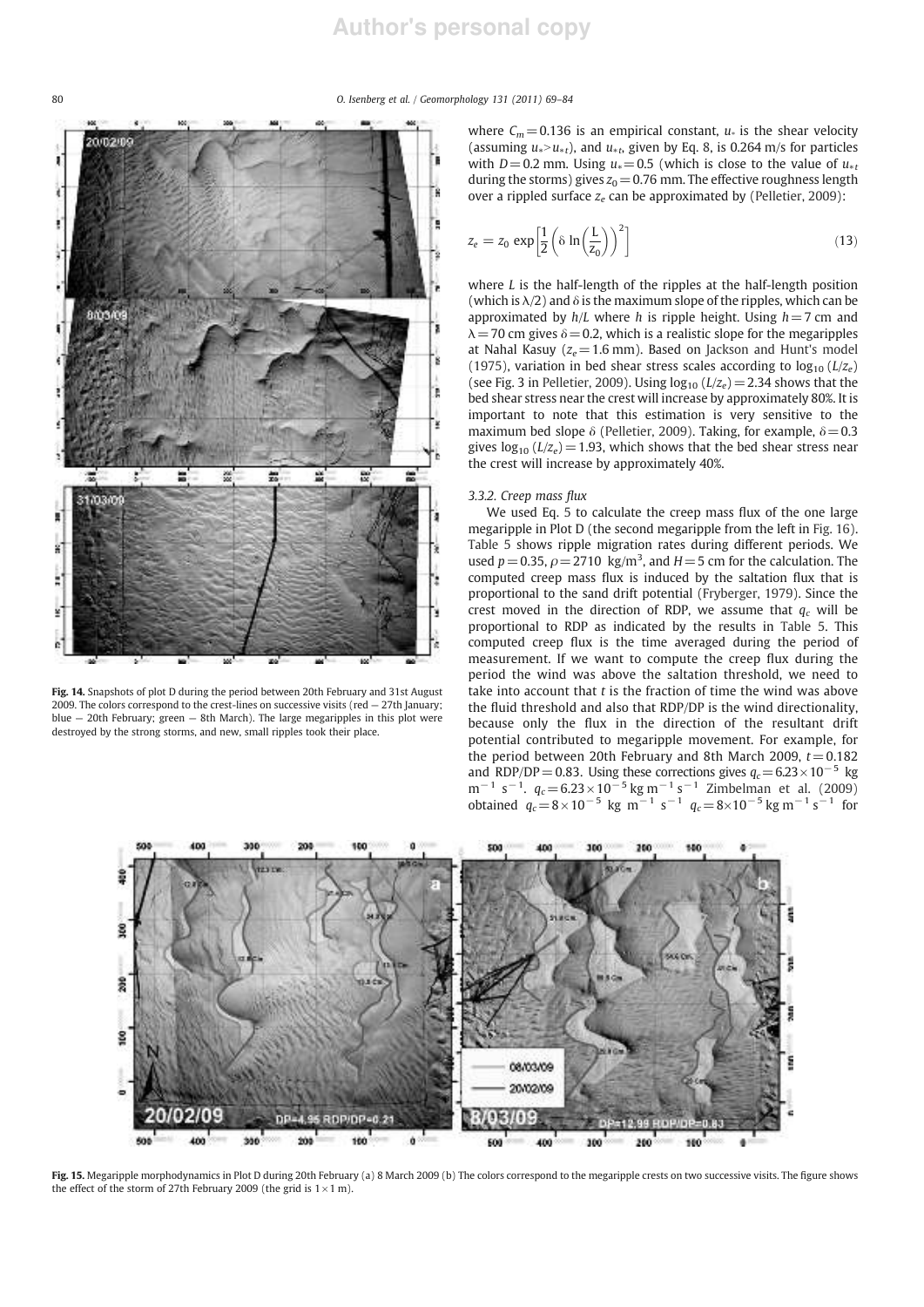

Fig. 16. Plot D before and after the storm of 8th May 2008. Panel (a) shows the location of megaripple crest-lines on 17th May. Panel (b) shows the crest lines both of 17th April and of 17th May. Note that there was almost no change during the period from 17th May to 5th June 2008 as DP was very low. The numbers between the two crest lines (panel b) indicate the average distance the megaripples moved downwind (the grid is  $1 \times 1$  m).

3 cm-high granule ripples during a particularly strong wind event at the Great Sand Dunes National Park that was 28% higher than the creep mass flux in Nahal Kasuy, mainly because the wind was much stronger during the event that was measured by Zimbelman et al. (2009). This calculation assumes that ripple height remains constant during ripple migration. Taking into account that photogrammetry measurements of ripple height and migration are prone to error, subsequent creep flux calculations based on those ripple measurements may accrue as much as 30% error. The calculated creep mass flux can help to estimate the rate of movement of megaripples with different heights during storms in Nahal Kasuy and can also facilitate the development of reliable megaripple models (Yizhaq, 2005).

We can also estimate the number of coarse grains that moved across a unit of crest length per minute (Zimbelman et al., 2009), assuming that the granules on the advancing leeward slope are the primary contributor to the volume of the displaced ripple. For the period 20th February to 8th March 2009, the volume of sand that traveled per one centimeter length was 5  $\times$  29.8  $\times$  1, or 149 cm<sup>3</sup>, which is equivalent to 0.043 cm<sup>3</sup>/min. If we assume that all the coarse grains

are identical spheres, each with a diameter of 0.78 mm, and that grain porosity is 0.35, then we get 53 granules/min crossing each centimeter of ripple crest compared to 27 granules/min calculated for 1.5 mm diameter grains at the Great Sand Dunes National Park (Zimbelman et al., 2009). Note that the above calculation of creep flux is only a rough estimate, as it neglected the distribution of grain-size inherent in mixed soils, where a particle's chance of being ejected from the surface depends on its cross-sectional area (Rice et al., 1995).

#### *3.3.3. Cause of megaripple* fl*attening*

The observed megaripple flattening that occurs during storm events must be preceded by the removal of the armoring layer of coarse particles on the crest. In fact, Bagnold (1941) already hypothesized that during strong wind events the armoring particles will be brought into saltation, causing the megaripples to be flattened, as we observed here for the first time. The question then becomes, what is the physical mechanism that brings the coarse particles into saltation at high wind speeds, ultimately causing the megaripples to flatten?



Fig. 17. Initial development of normal ripples in Plot D after megaripple destruction on 31st March 2009. The red arrows show the direction of RDP during the period between the previous and the current visits.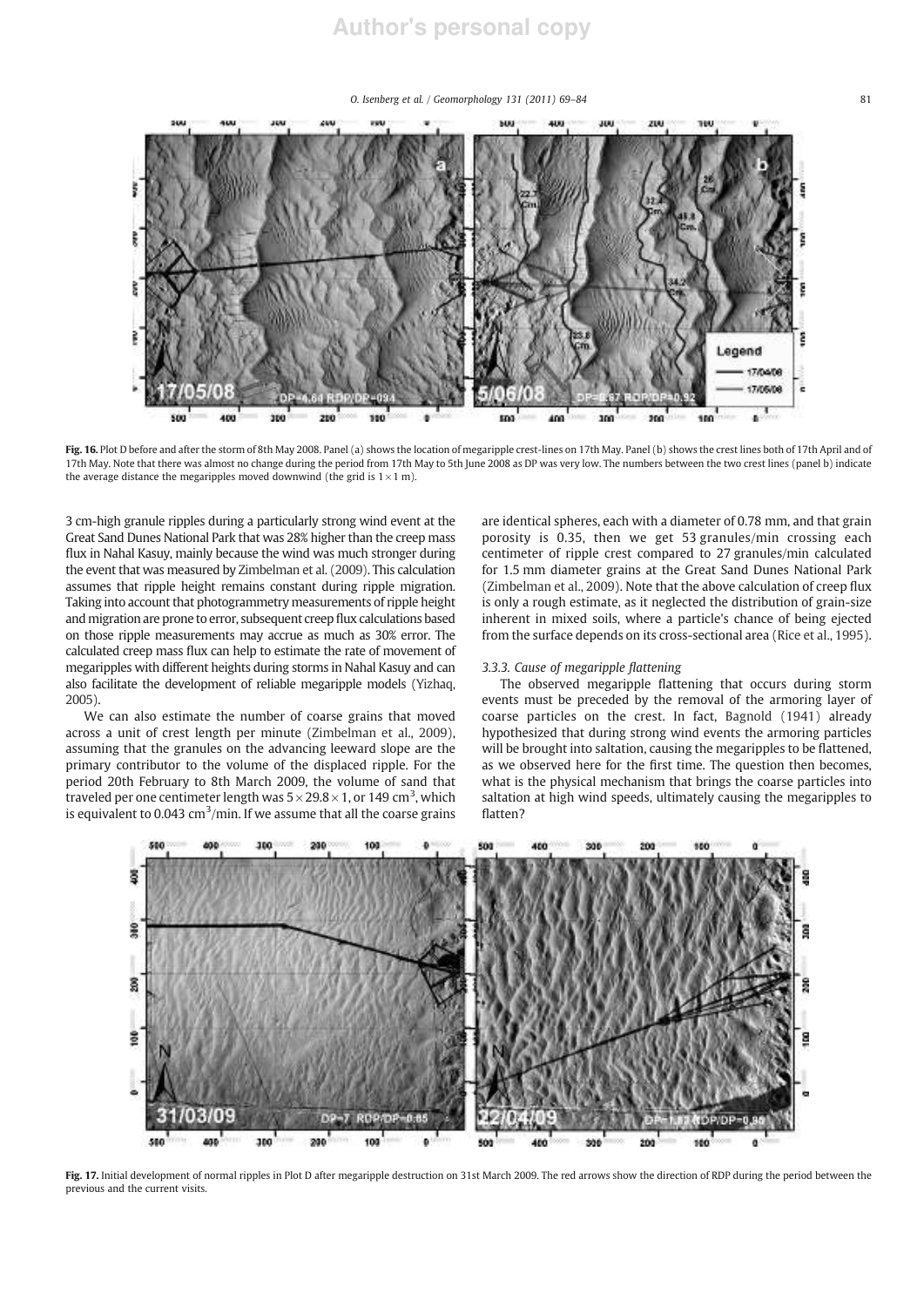Table 5

| Averaged creep mass flux at Nahal Kasuy. |  |
|------------------------------------------|--|
|------------------------------------------|--|

| Time               | Number of t [%]<br>days |       | Average<br>distance [m] | <b>RDP</b><br>[v.u.] | Averaged $q_c$<br>[kg m <sup>-1</sup> s <sup>-1</sup> ] |
|--------------------|-------------------------|-------|-------------------------|----------------------|---------------------------------------------------------|
| 17/4/08-17/5/08    | 31                      | 7.12  | 0.24                    |                      | $4.35 \quad 1.78 \cdot 10^{-7}$                         |
| 17/5/08-6/1/09     | 235                     | 3.53  | 0.08                    | 0.57                 | $3.91 \cdot 10^{-6}$                                    |
| $20/2/09 - 8/3/09$ | 16                      | 18.20 | 0.30                    | 10.85                | $949 \cdot 10^{-6}$                                     |

There are two mechanisms that can mobilize the coarse particles on the megaripple crests and bring them into saltation: direct lifting by fluid drag and indirect lifting due to the impacts of saltating particles ('splash'). For flat sand beds, theory and numerical models show that the absorption of wind shear stress by saltating particles reduces the wind stress at the surface to a value below the fluid threshold (e.g., Ungar and Haff, 1987; Werner, 1990; Anderson and Haff, 1991; Andreotti, 2004; Kok and Renno, 2009a, 2009b). Particles on the surface are thus sheltered from the wind, and the wind stress at the surface actually decreases as  $u_*$  increases above the fluid threshold. For a flat sand bed, coarse particles will thus not be lifted by fluid drag even for  $u_* > u_{**}$ . However, this situation may differ at the megaripple crest, which protrudes into the saltation layer, thereby reducing the sheltering effect at the soil surface due to wind stress absorption by the saltating particles above. Field measurements made by Greeley et al. (1996) and Namikas (2003) and compiled in Fig. 5 from Kok and Renno (2009a) indicate that the mean saltation height for  $\approx$  250-µm sand grains is  $\approx$  3–4 cm. Since the height of the megaripples at Nahal Kasuy was about 5 cm, their crests likely protruded from the saltation layer, and as such, they would have experienced substantially higher wind shear stress than that felt in the troughs. As a consequence, an increase in  $u_*$  would thus produce an increase in the surface wind stress at the megaripple crest to the point that coarse particles could be lifted. For a given megaripple height, there thus exists a threshold shear velocity below which megaripples grow but above which the megaripples are flattened due to fluid entrainment of the coarse grains. Moreover, this mechanism implies a feedback between the height of the megaripple and the wind speed at which it is flattened: the higher the megaripple, the more it protrudes into the saltation layer, the higher the shear stress at the crest surface at a given  $u_*$ , and thus, the lower the critical  $u_*$  at which coarse particles can be lifted by the fluid. This effect seems to explain why the high megaripples disappeared during the storms while the smaller megaripples often did not. Moreover, this effect implies that megaripple height, which was believed to grow indefinitely (Bagnold, 1941) is self-limiting, and it also explains the positive correlation between maximum grain size at the crest and the wavelength. This point is further addressed in the next subsection.

*3.3.3.1. Numerical simulations of bi-dispersed particles.* In addition to the direct fluid lifting mechanism hypothesized in the previous section, particles on the ripple crest could also be mobilized by splashing, which dominates particle lifting during steady-state saltation over flat sand beds (Ungar and Haff, 1987; Werner, 1990; Anderson and Haff, 1991; Kok and Renno, 2009a, 2009b). To test this hypothesis, we used the recently developed numerical saltation model COMSALT (Kok and Renno, 2009a, 2009b). COMSALT includes many of the advances of previous numerical saltation models (e.g., Werner, 1990), and in addition, it includes (1) a physically based parameterization of the splashing of surface particles that is in good agreement with experimental and numerical studies, (2) a generalization of this splashing process to beds of mixed particle sizes, and (3) a detailed treatment of the influence of turbulence on particle trajectories, which agrees with laboratory measurements. Partially because of these advances, COMSALT can reproduce a much wider range of measurements than any previous numerical saltation model (Kok and Renno, 2009a, 2009b). COMSALT has also recently been used

to show that saltation can be maintained on Mars by wind speeds an order of magnitude less than that required to initiate it (Kok, 2010a, 2010b).

We used COMSALT to simulate sand transport over a flat sand bed comprising equal surface fractions of fine (180 μm) and coarse (700 μm) particles. The simulation results confirmed our experimental findings (Fig. 11) that the 180 μm particles are the predominant saltators (Fig. 18). Because the coarse particles are about four times larger and thus almost two orders of magnitude heavier than the fine particles, impacts from the 180 μm saltators will mainly cause the coarse particles to move in microscopic hops in the creep transport mode. The fact that the fractional contribution of the coarse particles to the mass flux is less than 0.1 is an indication that the coarse grains rarely saltate. Only unusually high impact speeds can cause the 700 μm particles to enter saltation.

As wind speed increases, the mean speed of impacting saltating particles stays approximately constant (Ungar and Haff, 1987; Andreotti, 2004; Creyssels et al., 2009; Kok and Renno, 2009a, 2009b; Kok, 2010a, 2010b), but the probability distribution of impact speeds widens (Fig. 19). The cause of this is the increasing difference in typical fluid speeds between the bottom of the saltation layer (where fluid speeds decrease with  $u_*$ ) and the top of the saltation layer (where fluid speeds increase strongly with  $u_*$ ). This effect is evident both in measurements (see, for example, Fig. 4 in Bagnold, 1938) and in numerical models (see, for example, Fig. 3 in Ungar and Haff, 1987, and Fig. 12 in Kok and Renno, 2009a, 2009b). The increasing wind speeds near the top of the saltation layer cause the population of fast-moving particles to grow, such that the chance of an unusually high saltator impact speed (say,  $>$ 5 m/s) increases drastically with *u*<sub>\*</sub> (Fig. 19). This, in turn, causes an increasing fraction of the saltator impacts to splash coarse particles into saltation. Hence, the fraction of the streamwise mass flux that is due to the coarse fraction increases strongly with wind speed (Fig. 18) by about  $\sim u_*^{3.7}$ . Nevertheless, for  $u_* \approx 0.5$  m/s, which is representative of the winds during the storms in Nahal Kasuy, only ~0.1% of the mass flux is due to the coarse fraction. This may explain why more than one storm was needed to remove the coarse grains from the ripple crests and flatten the megaripples.

We have thus identified two possible mechanisms that could cause megaripple flattening at high wind speeds: (1) direct fluid entrainment of the coarse particles on the crests of high megaripples that protrude into the saltation layer and therefore experience a greater fluid drag at the soil surface, and (2) the splashing of coarse particles into saltation by the high-speed tail of the probability distribution of



Fig. 18. The fractional contribution of 700 μm particles to the streamwise mass flux over a soil bed with equal surface fractions of 180 and 700 μm particles, simulated with the numerical saltation model COMSALT (Kok and Renno, 2009a). Each data point denotes the average and standard error of eight separate simulations that generated varying results because of the stochastic nature of COMSALT (Kok and Renno, 2009a). The dashed line denotes a least squares power law fit to the simulation results.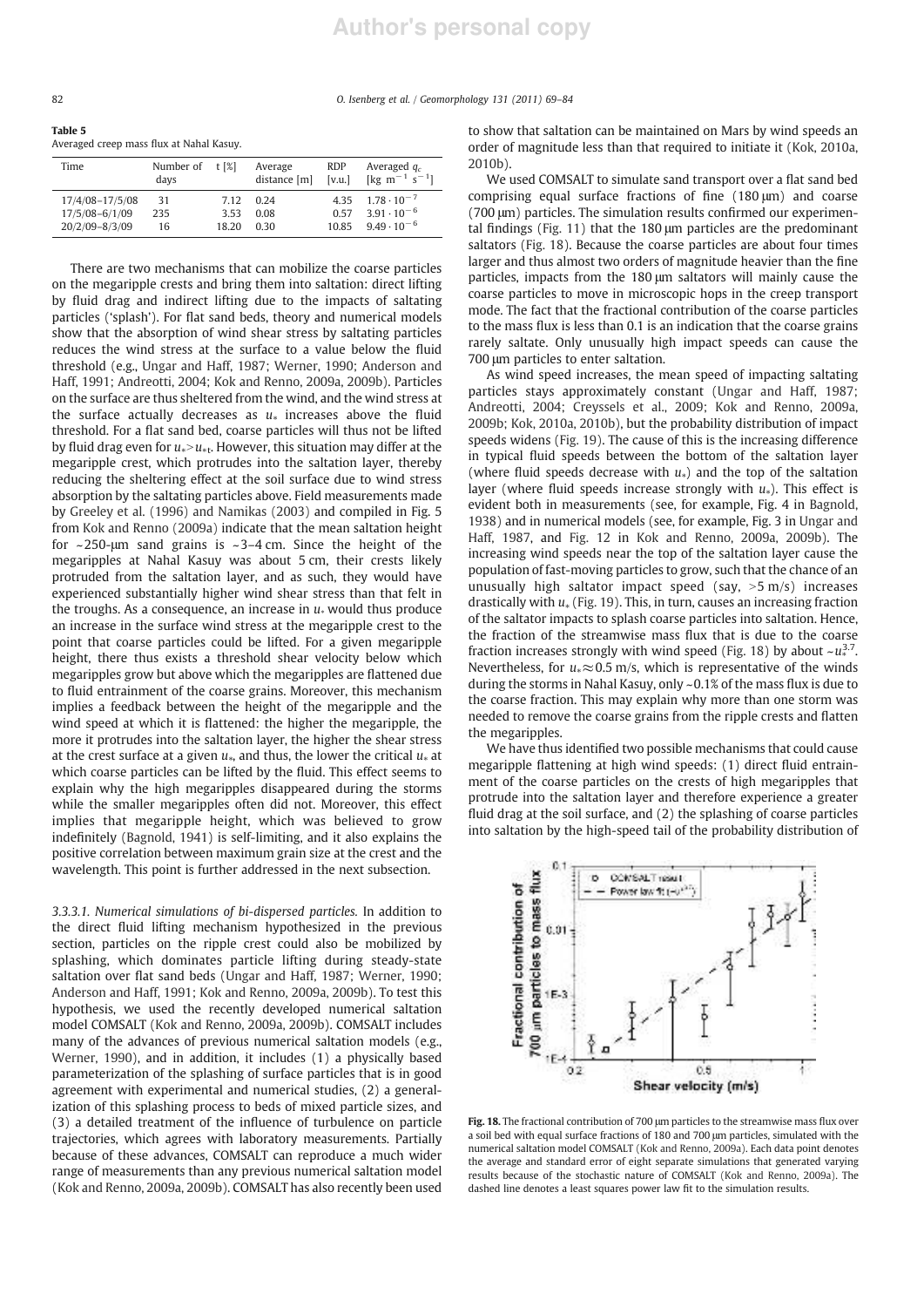

Fig. 19. Probability distribution of the impact speed of 180 μm particles saltating over a soil bed with equal surface fractions of 180 and 700 μm particles, simulated with the numerical saltation model COMSALT (Kok and Renno, 2009a). Shown are simulations at  $u_*$  = 0.25, 0.40, 0.60, 0.80, and 1.00 m/s (solid, dashed, dotted, dash-dotted, and short dashed lines, respectively).

the saltator impact speed, which increases sharply with increasing wind speed. The direct fluid entrainment mechanism also explains why the larger (and thus higher) megaripples were flattened while the smaller megaripples often were not affected. Further field measurements and targeted wind tunnel experiments could help determine which of these two mechanisms dominates.

#### 4. Conclusions

We present here the findings of 3 years of research in the megaripple field at Nahal Kasuy in the southern Negev. During the study period, the wind drift potential exhibited a low absolute value that was also small relative to its values in former years. Grain-size analysis from different parts of the megaripples and from normal ripples show that a bimodal mixture of grain sizes is needed for megaripple formation and that the coarse particles are more abundant at the crest. The coarse grains that protect the crest enable the ripple to grow, but as the ripple height becomes too large the bed shear stress increases and the wind can move the armoring layer more easily. In addition, during storms there is a higher probability that high velocity fine particles will splash coarse grains into saltation. When this happens (during strong storms), the megaripple will flatten and even disappear as we observed in the field. Megaripple flattening requires either sustained winds above the fluid threshold for a sufficient length of time or a series of storms, all of which blow from the same direction. The Weibull distribution density function for a specific site can be used to predict the probability of megaripples being flattened by strong storms. It is clear that for large megaripples, the probability for flattening by the wind is very small. As a result, these larger megaripples will last for very long periods of time.

Megaripples will continue to develop until they have reached a balance between the available grain-sizes and the wind at the specific site. In Nahal Kasuy, the megaripple building process will continue as long as the wind is above the fluid threshold of the fine particles and below the fluid threshold of the coarse grains (6 m/s  $U$  15 m/s at a height of 3.3 m for Nahal Kasuy). Under these conditions, only fine grains saltate. According to our results, the two most important parameters in the control of megaripples spatio-temporal dynamics are DP and the grain-size distribution. We calculated the bed creep mass induced by the saltation of fine particles  $(q_c=6.23\times10^{-5}$  kg  $m^{-1}$  s<sup>-1</sup>), and it is in the range of values that were calculated at other locations (Jerolmack et al., 2006; Zimbelman et al., 2009). Does megaripple growth continue without saturation (Manukyan and Prigozhin, 2009), or does it eventually become saturated due to the removal of the coarse particles by the wind? More field observations from other locations with larger megaripples using better mathematical models are needed to answer this question.

The megaripples in Nahal Kasuy are small compared to those found at other sites, such as in Jordan or Brazil. The advantage of the Nahal Kasuy megaripples for field study is that the time scale of their development is approximately one to two years. They are sensitive to wind action and their patterns can change quickly after the strong storms typical of the area in the winter and spring. This sensitivity to wind action casts doubts on Bagnold's (1941) suggestion that megaripple dimensions vary according to the square root of their age. Taking into account the variability in wind direction and the annual variability in wind power (DP) and the complex interaction between megaripples and wind, it is hard to believe that Bagnold's simple relation exists.

However, it is clear that elucidation of the long-term development of huge megaripples ( $\lambda = 44$  m), such as those in the Carachi Pampa, Argentina (Milana, 2009), can be effectively achieved only via mathematical modeling, which will include insights gained from field studies such as that reported here. For massive megaripples (e.g., Carachi Pampa, Argentina), it is not even clear whether the same mechanism of impact ripples is responsible for their formation, or, as suggested by Milana (2009) their evolution is related to the aerodynamic instabilities of the saltation curtain–air interface.

#### Acknowledgements

This work was supported by the Israel Science Foundation (grant N531/06). We thank Prof. Yosef Ashkenazy for providing the wind data from Uvda airport, Mr. Roy Talbi for helping us with the wind measurements at Nahal Kasuy, Ms. Roni Bluestein for the map preparations and for the reviewers Matt Balme and Bernard O. Bauer for their excellent comments which improved the clarity of the manuscript.

#### References

- Anderson, R.S., Haff, P.K., 1988. Simulation of eolian saltation. Science 241, 820–823. Anderson, R.S., Haff, P.K., 1991. Wind modification and bed response during saltation of
- sand in air. Acta Mechanica Supplement 1, 21–51. Andreotti, B., 2004. A two-species model of aeolian sand transport. Journal of Fluid
- Mechanics 510, 47–70. Bagnold, R.A., 1938. The measurement of sand storms. Proceedings of the Royal Society
- of London Series. A—Mathematical and Physical Sciences 167 (A929), 0282–0291. Bagnold, R.A., 1941. The Physics of Blown Sand and Desert Dunes. Methuen, London.
- Balme, M., Berman, D.C., Bourke, M.C., Zimbelman, J.R., 2008. Transverse Aeolian Ridges (TARs) on Mars. Geomorphology 101, 703–720.
- Blott, S.J., Pye, K., 2001. GRADISTAT: a grain size distribution and statistics package for the analysis for unconsolidated sediments. Earth Surface Processes and Landforms 26, 1237–1248.
- Bullard, J.E., 1997. A note on the use of the "Fryberger method" for evaluating potential sand transport by wind. Sedimentary Research 67, 499–501. Creyssels, M., Dupont, P., Ould el Moctar, A., Valance, A., Cantat, I., Jenkins, J.T., Pasini, J.M.,
- Rasmussen, K.R., 2009. Saltating particles in a turbulent boundary layer: experiment
- and theory. Journal of Fluid Mechanics 625, 47–74. Defoe, O.K., Compton, A.H., 1925. The density of rock salt and calcite. Physical Review 25, 618–620.
- El-Baz, F., 1986. The formation and motion of dunes and sand seas. In: El-Baz, F., Hassan, M.H.A. (Eds.), Physics of Desertification. Martinus Nijhoff Publishers, Dordrecht, the Netherlands, pp. 78–79.
- Ellwood, J.M., Evans, P.D., Wilson, I.G., 1975. Small scale aeolian bedforms. Journal of Sedimentary Petrology 45, 554–561.
- Fenton, J.D., Abbott, J.E., 1977. Initial movement of grains on a stream bed: the effect of relative protrusion. Proceedings of the Royal Society of London 352A, 523–537.
- Fryberger, S.G., 1979. Dune forms and wind regime. In: McKee, E.D. (Ed.), A Study of Global Sand Seas: U.S. Geological Survey Profile Pap. 1052, Washington, pp. 137–169.
- Fryberger, S.G., Hesp, P., Hastings, K., 1992. Aeolian granule deposits, Namibia. Sedimentology 39, 319–331. Ginat, H., 1991. The Geology and Geomorphology of the Yotvata Region. Thesis
- submitted for the degree of Master of Science. The Hebrew University of Jerusalem (In Hebrew)
- Goldreich, Y., 1998. The Climate of Israel: Observations, Research and Applications. Bar-Ilan Press, Ramat Gan.
- Greeley, R., Iversen, J.D., 1985. Wind as a Geological Process on Earth, Mars, Venus and Titan. Cambridge University Press, London.
- Greeley, R., Blumberg, D.G., Williams, S.H., 1996. Field measurements of the flux and speed of wind-blown sand. Sedimentology 43, 41–52.